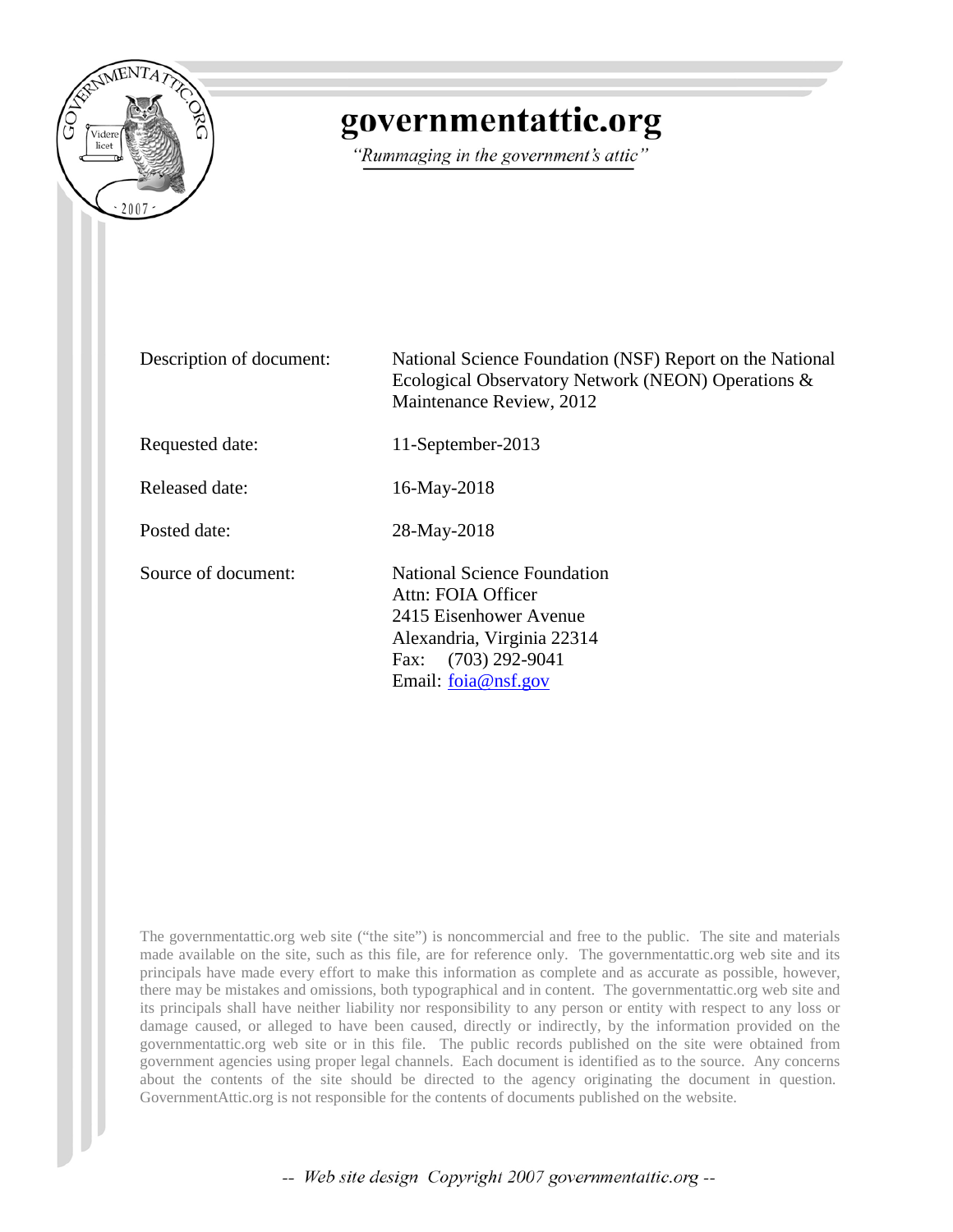**NATIONAL SCIENCE FOUNDATION 2415 Eisenhower Avenue Alexandria, Virginia 22314** 



**MAY 1 6 2018** 

Via email

Case #13-327F

This letter is in response to your Freedom of Information Act (FOIA) request that the National Science Foundation (NSF) received on September 11, 2013. In your request, you sought "a copy of the recent NSF Operations Review for the NEON Program." We apologize for the delay in our response.

After a thorough search, NSF has located the 35-page NEON Operations and Maintenance Review. We have redacted one page of reviewers' identities under the Exemption (b)(6) of the FOIA and Exemption (k)(5) of the Privacy Act.

Your right of administrative appeal is set forth in Section 612.9 of the NSF FOIA regulations ( copy enclosed). Your appeal must be postmarked or electronically transmitted within 90 days of the date of the response to your request.

As part of the 2007 FOIA amendments, the Office of Government Information Services (OGIS) was created to offer mediation services to resolve disputes between FOIA requesters and Federal agencies as a non-exclusive alternative to litigation. Using OGIS services does not affect your right to pursue litigation. If you are requesting access to your own records (which is considered a Privacy Act request), you should know that OGIS does not have the authority to handle requests made under the Privacy Act of 1974. You may contact OGIS in any of the following ways: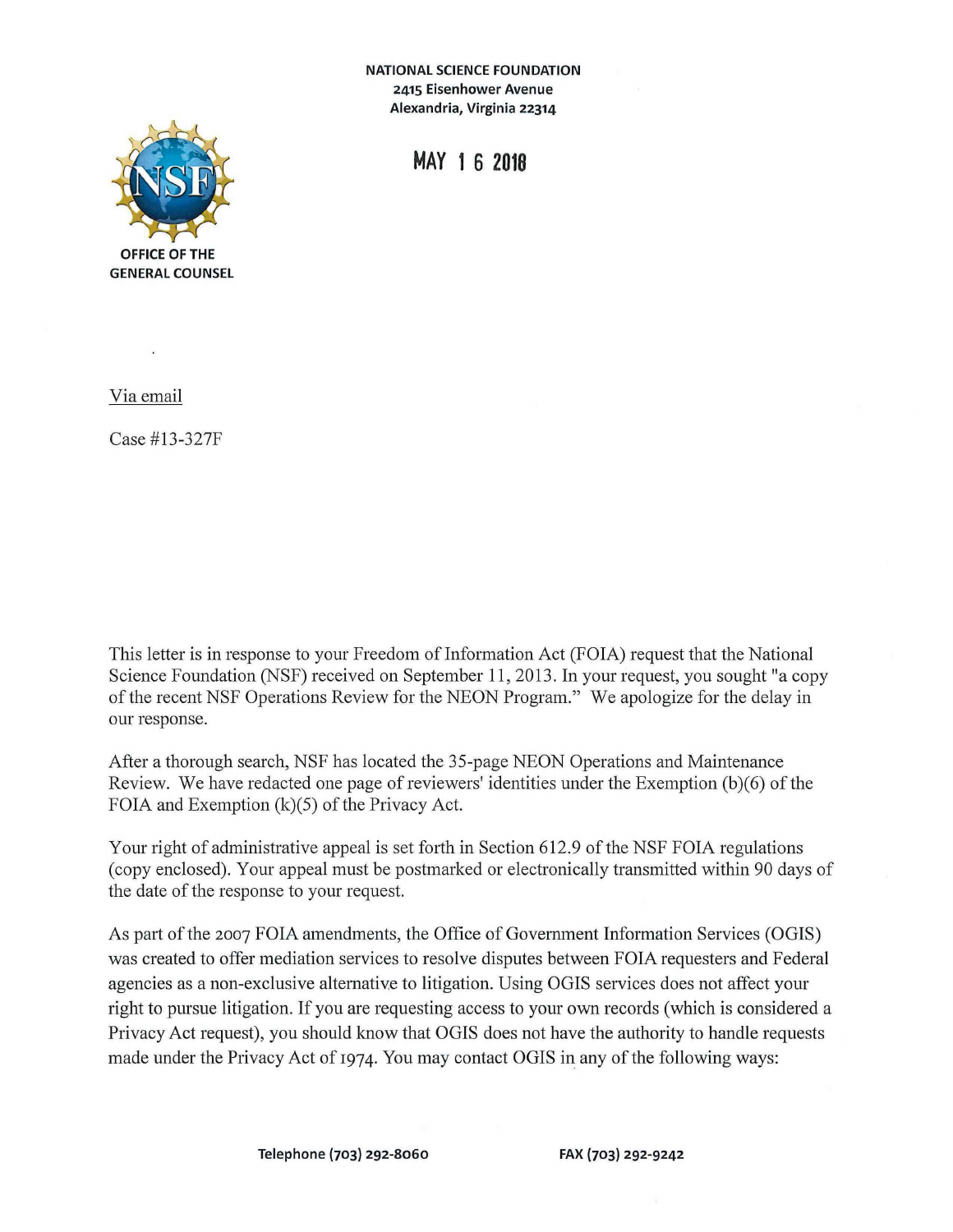National Archives and Records Administration Office of Government Information Services 8601 Adelphi Road - OGIS College Park, Maryland 20740-6001 E-mail: ogis@nara.gov Web: https://ogis.archives.gov Telephone: 202-741-5770 Facsimile: 202-741-5769 Toll-free: 1-877-684-6448

There is no fee for FOIA services in this instance in accordance with 5 U.S.C.  $\S$  552(a)(4)(A)(i) et seq. Thank you for your interest in the National Science Foundation.

Sincerely,

rerely,

Justin Guz<br>Government Information Specialist

Enclosures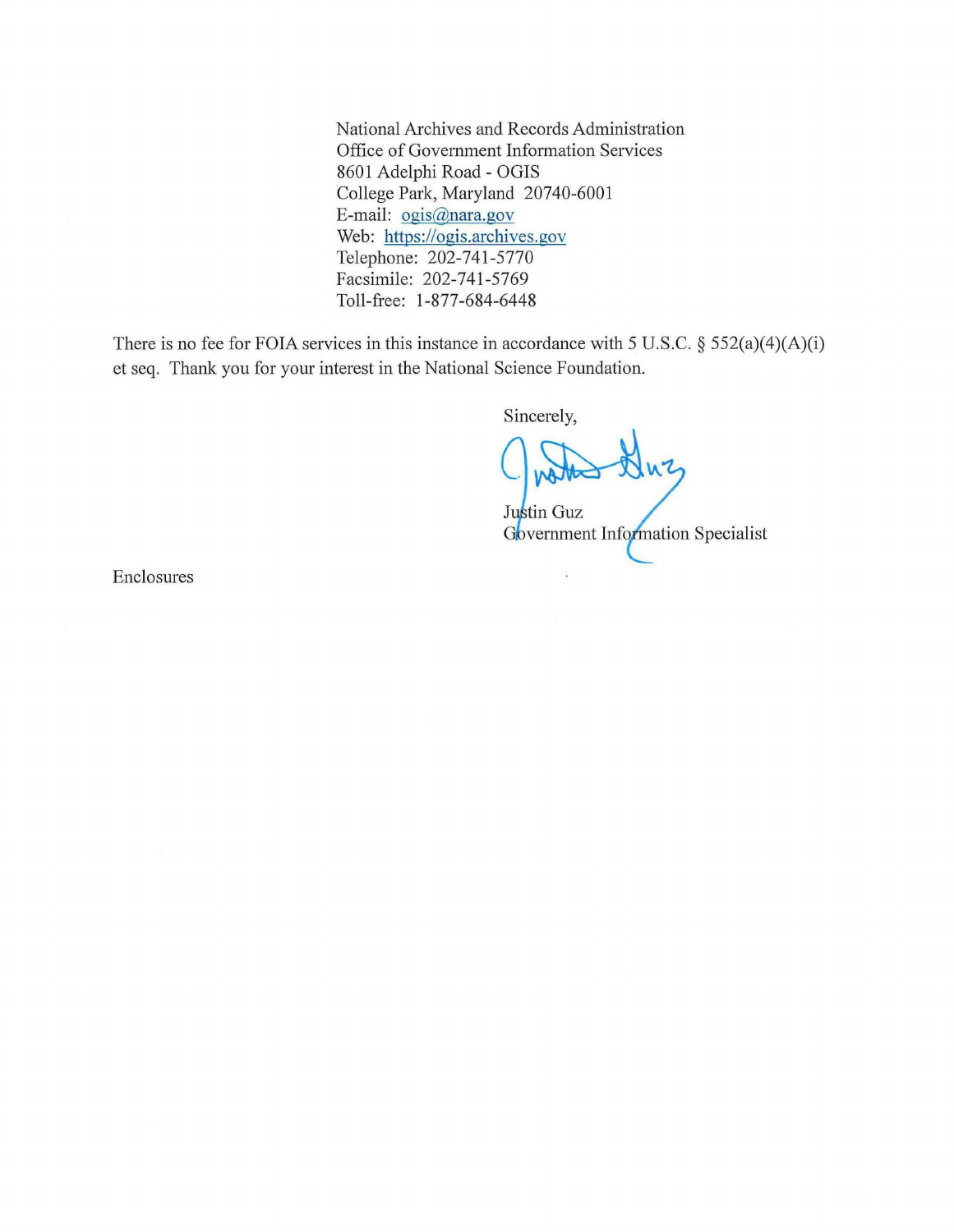§ 612.9 Appeals.

- (a) Appeals of denials. You may appeal a denial of your request to the General Counsel, National Science Foundation, 4201 Wilson Boulevard, Suite 1265, Arlington, VA 22230. You must make your appeal in writing and it must be received by the Office of the General Counsel within ninety days of the receipt of the denial (weekends, legal holidays, and the date of receipt excluded). Clearly mark your appeal letter and the envelope "Freedom of Information Act Appeal." Your appeal letter must include a copy of your written request and the denial together with any written argument you wish to submit.
- (b) Responses to appeals. A written decision on your appeal will be made by the General Counsel. A decision affirming an adverse determination in whole or in part will contain a statement of the reason(s) for the affirmance, including any FOIA exemption(s) applied, and will inform you of the FOIA provisions for court review of the decision. If the adverse determination is reversed or modified on appeal, in whole or in part, you will be notified in a written decision and your request will be reprocessed in accordance with that appeal decision.
- ( c) When appeal is required. If you wish to seek review by a court of any denial, you must first appeal it under this section.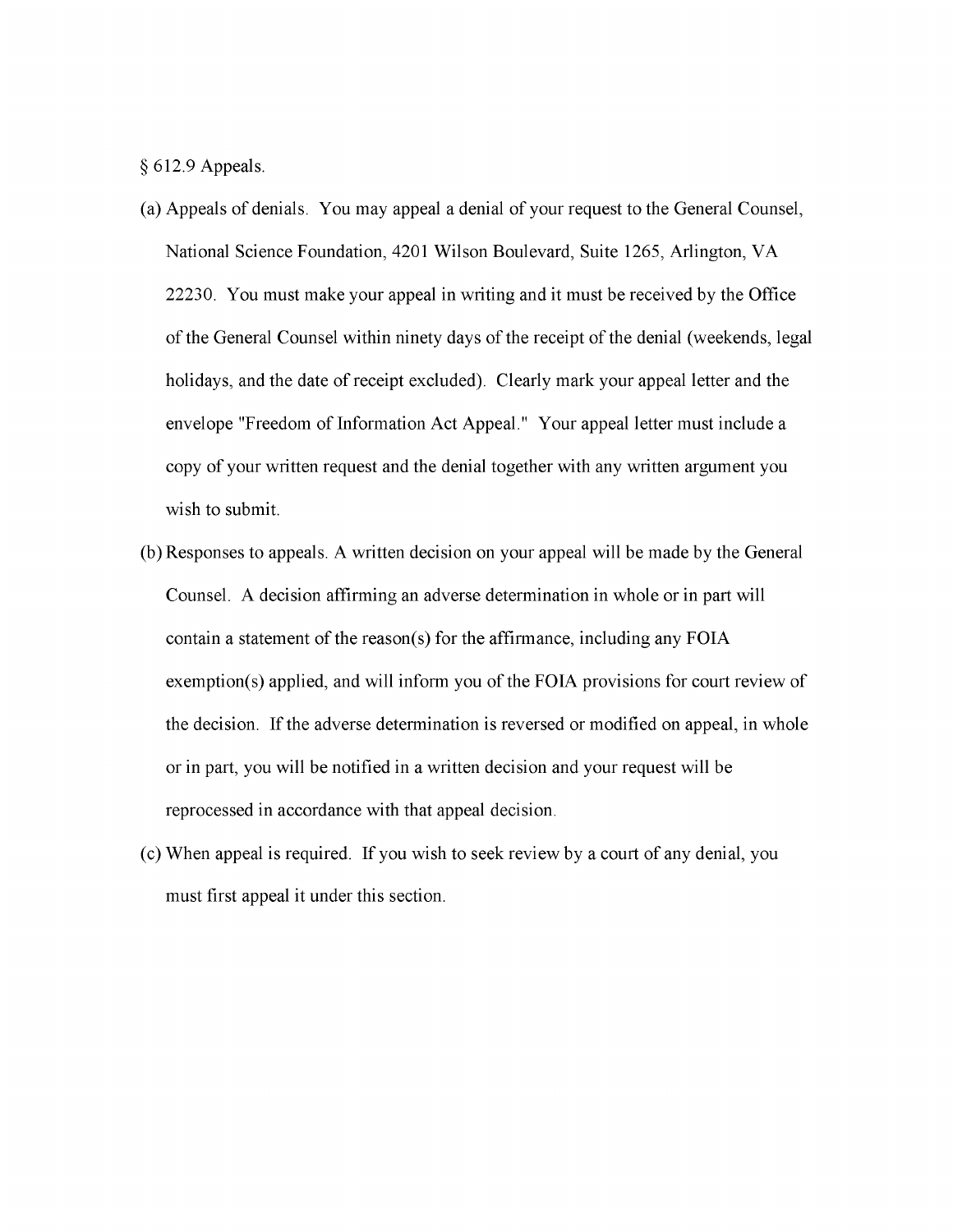# **Report on the NEON Operations & Maintenance Review**

# **1/31/12**

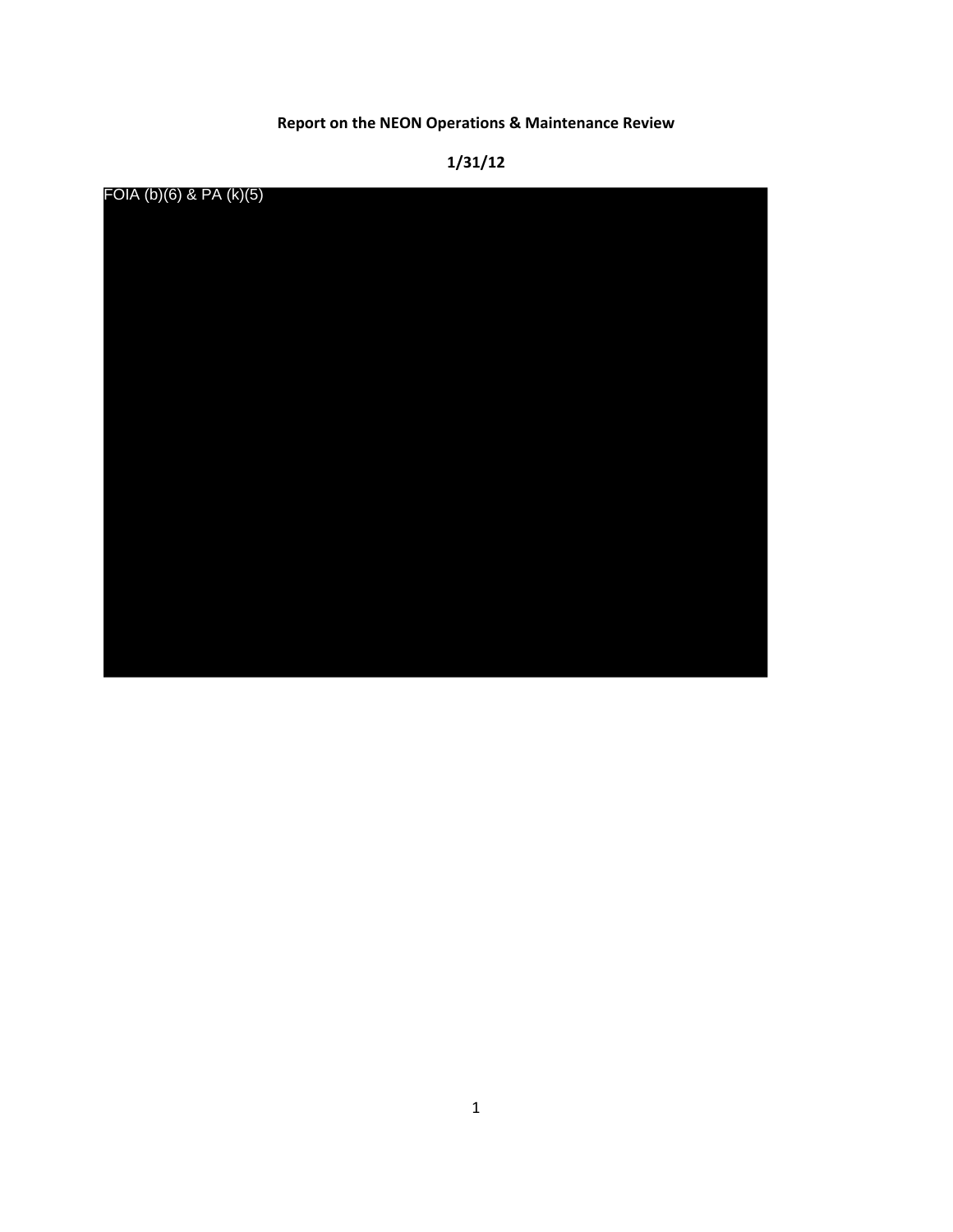# **INTRODUCTION**

An Operations and Maintenance review of the National Ecological Observatory Network (NEON) project was held January 3 – 6, 2012 in Boulder, CO under the auspices of the National Science Foundation. The review included presentations by and discussions with the NEON staff.

The committee was impressed with the work accomplished by NEON to date and believes that NEON is ready to start operations at completed sites in 2012 as planned.

NEON has done an outstanding job in developing a detailed M&O Plan including costs, schedules, staffing and a very well thought out prototyping & transition to operations planAlthough we believe it is likely that operating costs can be reduced over time due to possible efficiencies, we do not currently believe a 20 % reduction is possible without significantly risking execution of the approved observatory scope.

We do not support any operating cost reduction that reduces the execution of the approved observatory scope.

Current budgetary estimates are based on best analysis and any improvement requires actual operating experience.

We greatly appreciate the effort to which NEON staffers went to prepare for this review and appreciate their openness and willingness to answer questions.

A summary response to the review charge is presented below followed by more detailed comments on subsections of the project and a list of recommendations that the committee thinks will further improve the likelihood of project success.

# **SUMMARY RESPONSE TO CHARGE**

*Is the Panel satisfied that the operations plan will allow the NEON Observatory to deliver the required science data products at the quality level required?*

Yes, based on current knowledge. The plan is detailed, well thought out and covers all aspects of NEON operations. There are many uncertainties, particularly in the area of operational efficiencies and community growth that won't be known until additional operational experience is available.

# *How well is the NEON Operations Plan documented and justified?*

The plan is very well documented with a significant amount of supporting data. NEON has done an exemplary job of using the prototype site to gain operational experience including specimen collecting. NEON has benchmarked similar, less complex, facilities to develop their plan.

*Are there further efficiencies that could allow NEON to keep the overall O&M costs as low as possible?*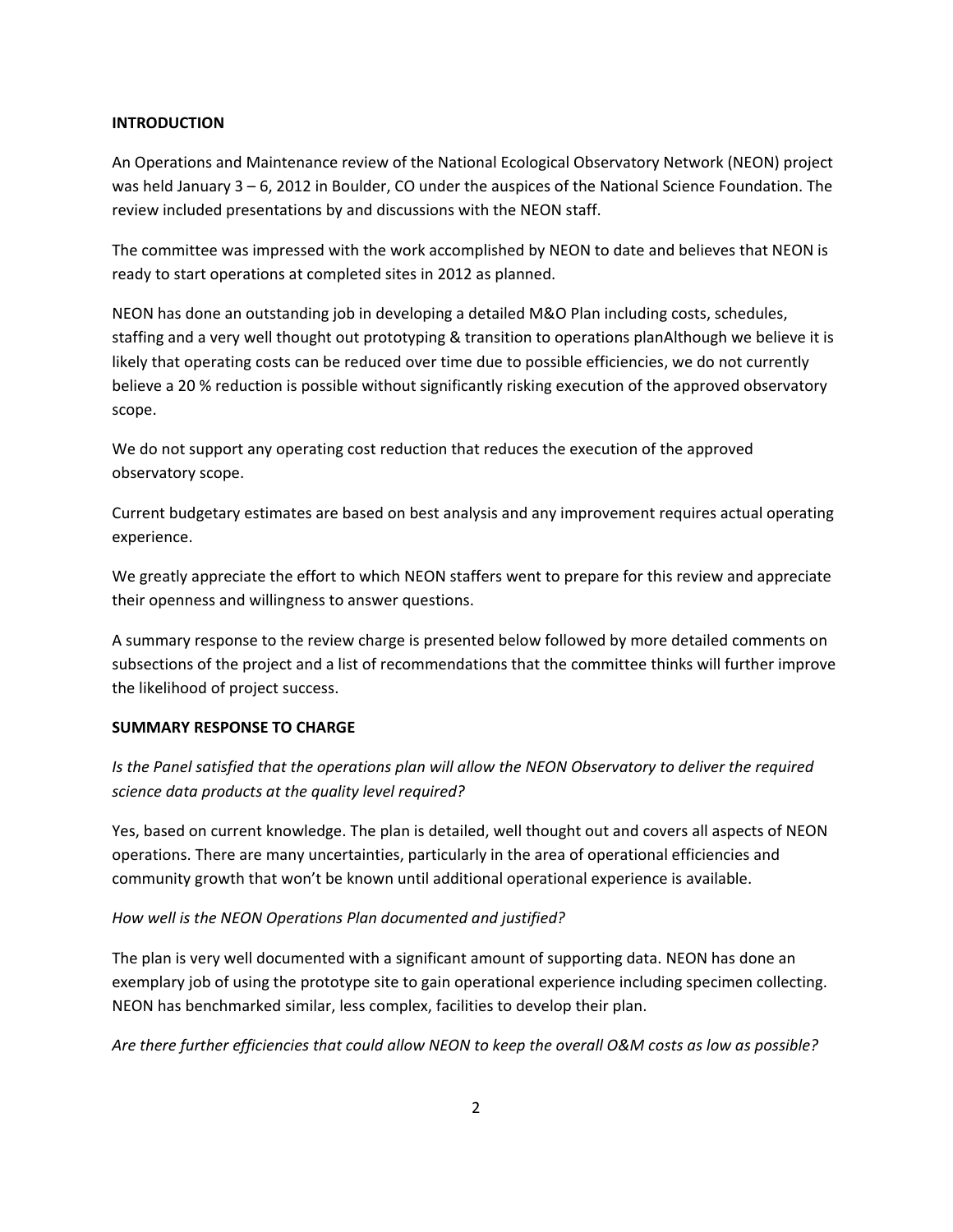Given the high degree of complexity planned for NEON, and its large, distributed nature, it is highly desirable for NEON to gain operations experience and explore the potential for efficiencies before having to make a long-term commitment to a specific operational scope. NEON's plan for deliverables is very ambitious given the resources available. However, NEON's assumption that Moore's Law related gains in computing will be fully offset by increasing demands will result in more than an order of magnitude in capability growth over a decade. There is significant potential for increased computing to offset labor costs and/or for the increase in computing to be slowed that in combination could result in significant (\$500K+/yr) savings in the 3-5 year time horizon. NEON should assure that the scale of its computing hardware continues to be driven by the real requirements of the observatory and NEON community as Moore's Law related progress occurs and as decisions about the scope of other NEON activities using computing are made.

# *Are there sufficient & appropriate metrics to measure the success of NEON Operations?*

NEON has provided a large number of metrics to track the effectiveness of operations. NEON has the potential to transform ecological science and it will be necessary to verify whether that is actually happening through metrics. NEON does not have a success threshold associated with its metrics. These still need to be defined in consultation with the user community. NEON does not yet have a wellspecified feedback plan for responding to metrics. NEON should attempt to unify its metrics around its originally stated science/education goals.

#### *Has NEON appropriately incorporated EH&S into NEON operations?*

Yes. EH&S has been integrated throughout the project at all levels. It is clear the conduct of safe and environmentally responsible activities is a top priority for NEON operations. However, NEON lacks the appropriate in-house skill to review the safety operations of the aircraft operator for the AOP. NEON is planning to develop a safety plan for working with rodents and infectious diseases.

#### *Is NEON's planned interface with its user communities appropriate for NEON operations?*

NEON should emphasize its service interfaces (versus portal) for advanced users and use this as a mechanism to minimize scope creep within the project while deepening community engagement. NEON's prototype experience has shown that communication with the local domain community needs to be improved.

Managing the web portal through the E&O group provides an interesting opportunity for the transparent and seamless integration of education and science which is a novel approach. There is great potential here. However, in the absence of specifics, for example, a prototype portal and a plan for community engagement in its development, we cannot comment on the appropriateness of staff level relative to functionality.

There has been no progress interacting with museums and biocollection institutions for bioarchiving samples and associated data.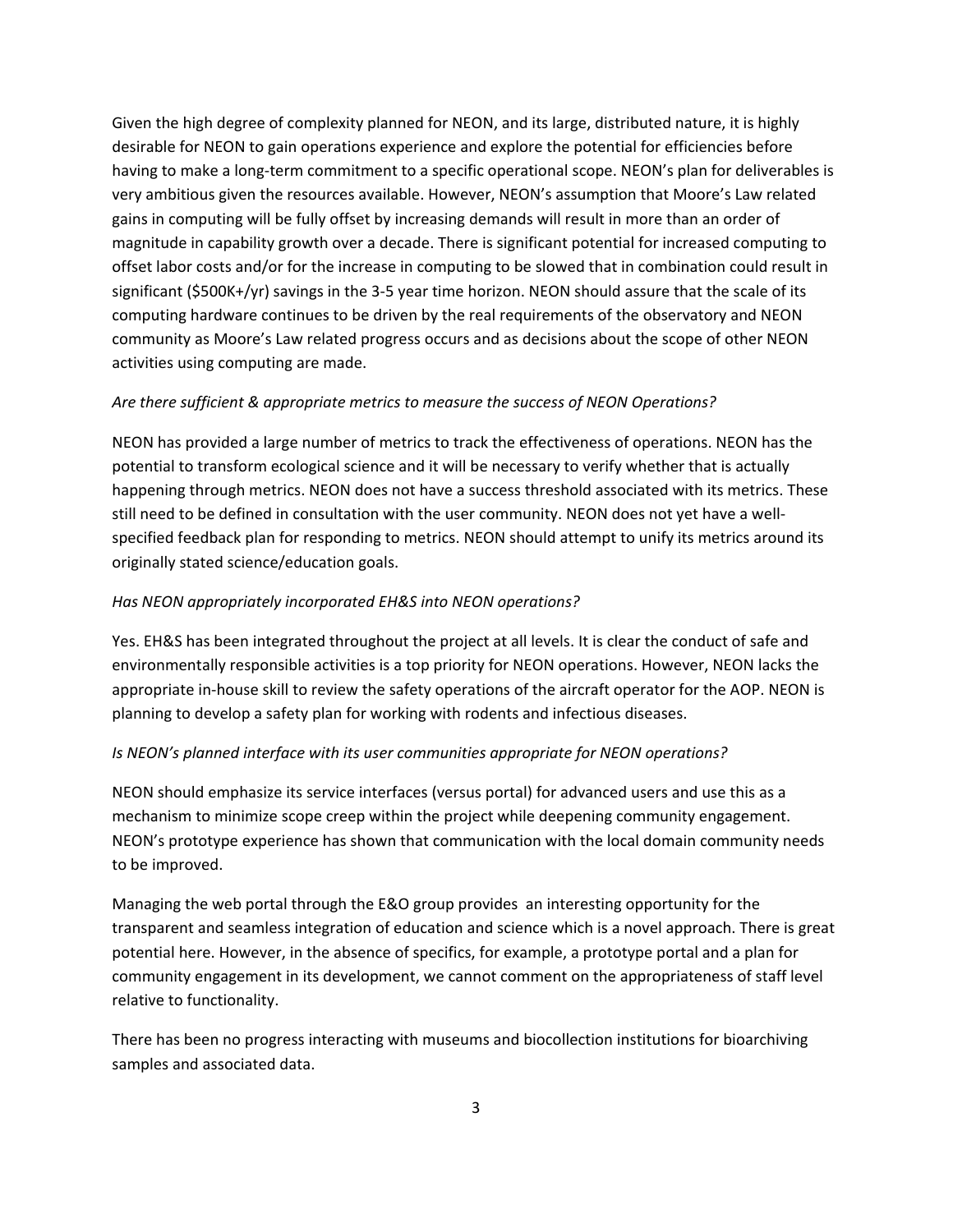# *Is NEON's Educational outreach plan sensible for the operations phase?*

The committee thought that the E/O program is off to an impressive (ambitious) operations start. The list of possible activities is long and comprehensive. The question of what NEON can do in education that is unique has yet to be answered.

There is a need for strategic prioritization and prototyping of projects that demonstrate NEON's unique contributions to continental-scale science to its user community of scientists, educators and citizens. Launching a project at the beginning of NEON Operations will provide a direct demonstration of NEON educational impact.

# *Is the NEON CI Infrastructure and resources sufficient for NEON Operations?*

Yes. NEON has done an excellent job in designing the CI and development to date has confirmed the sufficiency of the proposed CI. Similarly, NEON's estimates of operations and maintenance needs are well reasoned and appear sufficient.

NEON is proposing a higher level of automation than existing observatories and thus risk remains–small errors in per sensor/per data product/per user expenses can result in significant uncertainty at the observatory scale.

Relative to known requirements, NEON's estimates of operations costs, particularly for computing resources, are conservative. While appropriate at this stage, NEON should reconsider its assumptions, particularly related to Moore's Law as operational experience is accrued. The committee notes that NEON's planned replacement cycles for computer hardware are longer than the industry standard.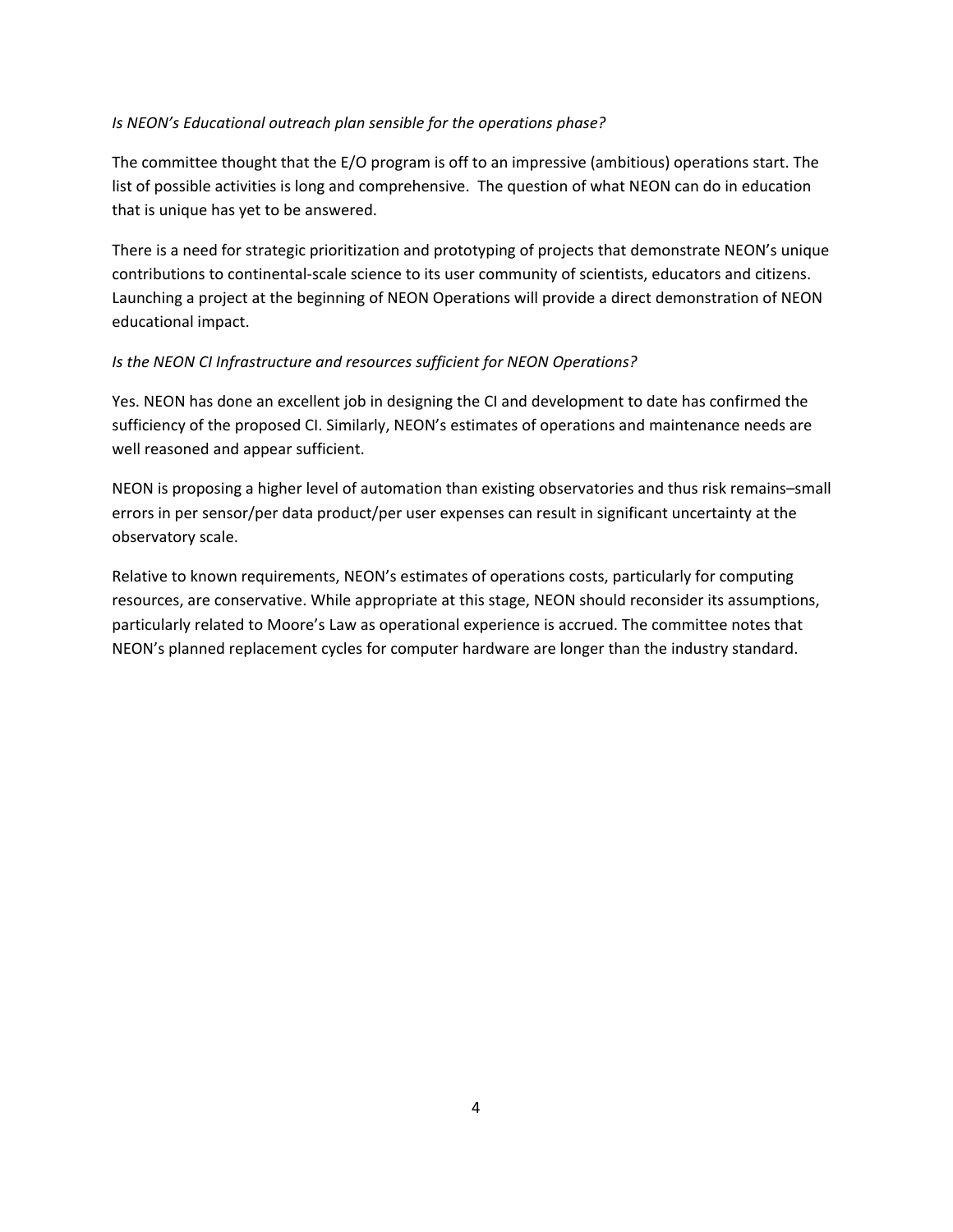# **DETAILED COMMENTS**

# **1.0 Cost and Schedule**

# **1. 1**. **Overall adequacy of O&M cost model and plan**.

# **Findings:**

The NEON budget for Operations in FY2012 is currently established at \$892,900. This increases through the construction-to-operations transition period to \$85,219,400 in FY2018. The NEON construction and O&M activities have extensive overlap throughout the construction phase. This overlap requires earlier detailed operations and maintenance planning in parallel with construction. In addition, ramifications for earlier transitions of hiring and staffing functions and funding source management appear to have been well developed by NEON.

The NEON Operations & Maintenance Plan has been extensively updated within this year and is well developed for this stage of the project, even considering the early site transitions. The assumptions employed in developing the O&M Plan were reviewed and remain valid at this early stage.

# **Comments:**

Operations planning and budgeting has been extensively informed so far by construction experience and estimating methodologies, but return costs and actual experience are still limited. The O&M Plan will need to be refined as construction and prototyping experience accumulates.

The O&M Plan, budget and schedules at this phase of the project are sufficient to deliver the required NEON science capabilities and data products. In view of the large uncertainties associated with many unique functions within NEON, for which investigated benchmarks can be imprecise, actions recommended elsewhere within this report to seek efficiencies should be implemented carefully until the extent of staffing and information management assumptions at the sites that commence early operations can be validated.

# **1.2. Validity of O&M budget/schedule assumptions**.

# **Findings:**

The NEON O&M Plan was extensively revised and re-issued in December 2011. The plan is comprehensive, and the assumptions contained within the plan were reviewed and remain reasonable and valid at this stage of the project.

The transition period from construction to O&M begins in 2012 and extends through final site commissioning in 2018 and is well defined within the plan as different sites complete construction and commissioning.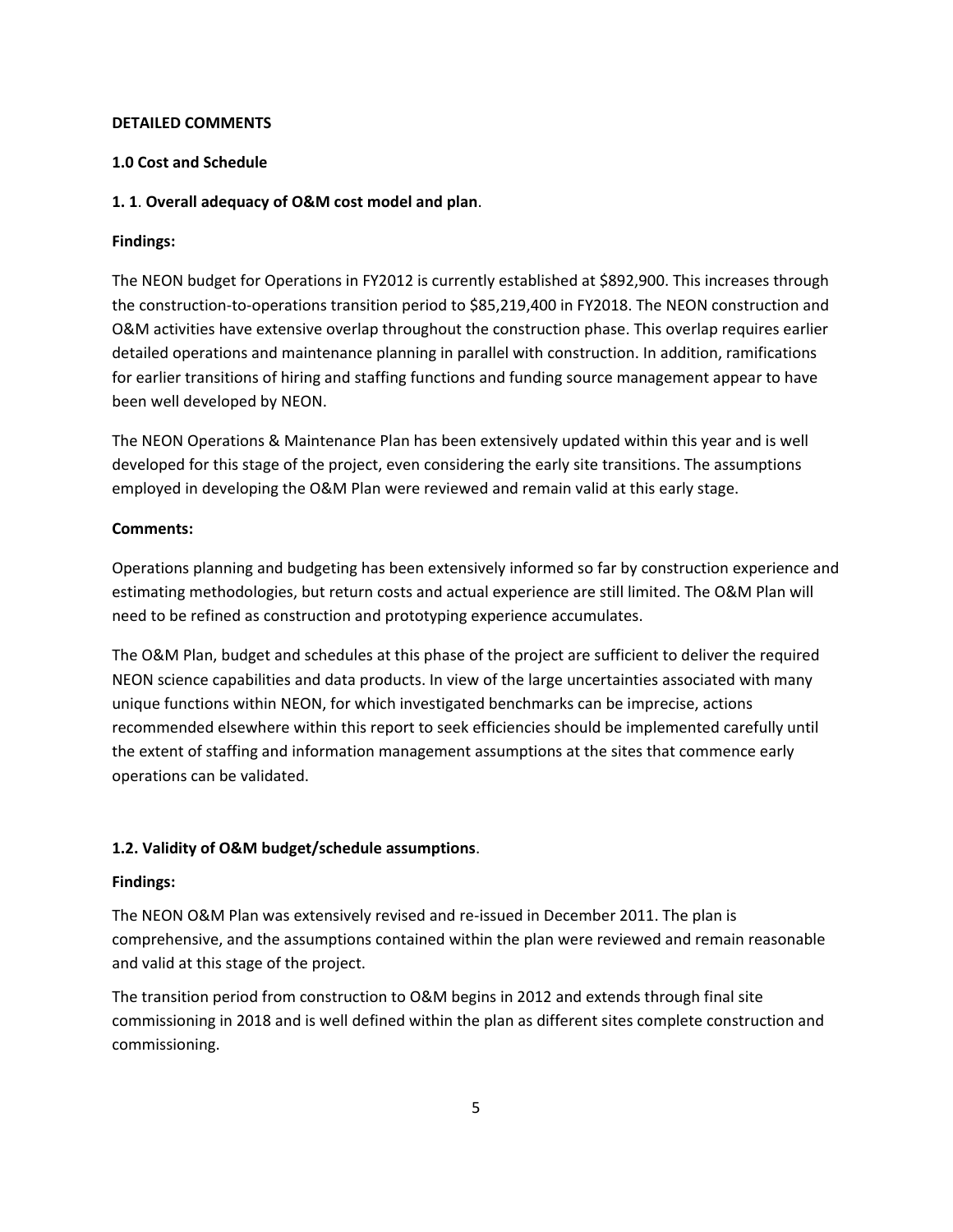NEON O&M planning is based on an assumed construction ramp and tentative O&M budget that has been agreed to with NSF. A definitive FY2012 funding allocation from NSF is anticipated soon but is expected to be close to project plans. In the meantime, NEON is exercising appropriate conservatism in early FY2012 activities and to date has not incurred high risk of significant impact on performance.

NEON has implemented appropriate accounting and business management systems to ensure compliance with federal rules governing separation of MREFC-funded construction activities, staffing and resources and similar categories within R&RA-funded transition to operations activities.

| <b>Fiscal Year</b> | Budget*      |
|--------------------|--------------|
| 2012               | \$892,900    |
| 2013               | \$13,380,100 |
| 2014               | \$31,343,200 |
| 2015               | \$51,150,200 |
| 2016               | \$71,261,400 |
| 2017               | \$77,308,300 |
| 2018               | \$85,219,400 |

The proposed budget phasing for O&M is as follows:

\*Then-Year Dollars

Detailed budget assumptions in field operations, aquatics, and cyber-infrastructure areas were reviewed. Overall these budgets represented an adequate basis of estimate for this stage of the project.

O&M budgets and schedules have been aligned with construction activities and site transition planning; however, additional integration is needed as planning matures (see schedule comments below).

#### **Comments:**

From the information examined and presented by the NEON team, NEON should be able to operate to meet planned missions within the proposed O&M budgets. At this early stage of the project, the benefits of prototyping and other activities that could provide for future efficiencies or reduce costs or risk during operations will not be apparent for several years. Strategies to ensure specific benefits to operations efficiencies and learning curves through additional prototyping or other activities after the initial sites are placed in operation should be reviewed with a targeted goal of 5-10% savings in future operations annual budgets.

O&M planning has benefited from the structured estimating and planning approaches and methodologies utilized for the construction phase. Limited return information on early construction procurements, schedule performance and selected on-going prototyping activities was reviewed. This early good performance to construction plans lends some early confidence in initial O&M plans, which will need to be closely monitored and revised as experience continues to accumulate.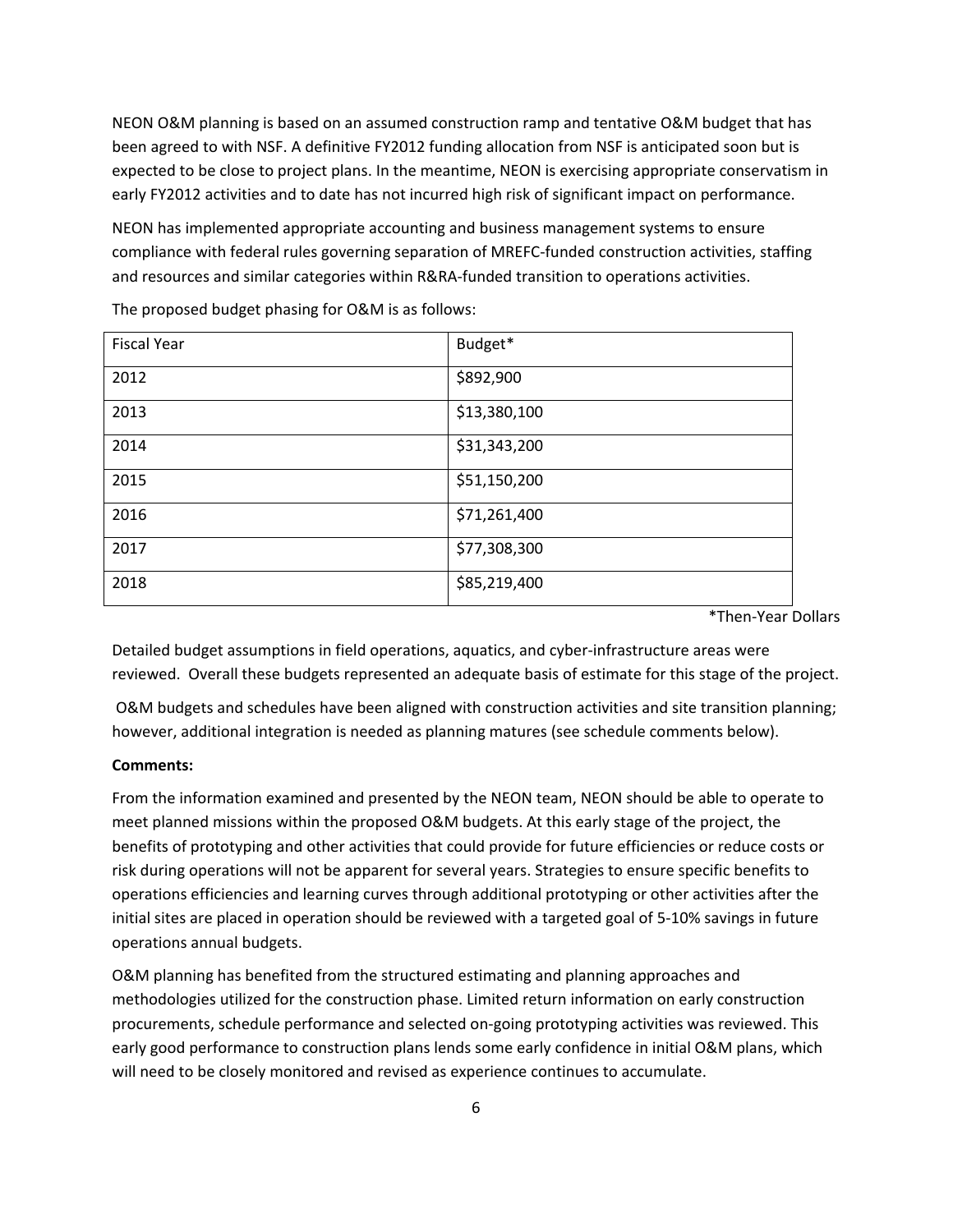# **1.3. Risk management**.

# **Findings:**

NEON has developed a draft O&M risk register in each major functional area in a manner similar to their construction risk management approach. The risk register is still in the development stage. NEON plans to improve the risk impact assessment by including the impacts of all likely occurrences of given risks (right now the impact is limited to a single occurrence of some risks). In addition risk responses, including mitigations, are planned to be added to the register.

The current register contains over 200 O&M risks classified as "high" and "medium" with a combined budget exposure of approximately \$15M. The O&M Plan includes guidance on risk management in operations.

NEON staff has developed some hardware-oriented strategies for improving reliability, replacement parts funds pools and programs to reduce the risk. Specifically, this includes a "Mean Time between Unit Replacement" (MTBUR) analysis, implementation of standard systems engineering processes, and a definition of standard interfaces and a fault tolerant strategy.

# **Comments:**

Unlike in the construction phase, NSF does not permit explicit budget contingency in the O&M phase of a facility. This complicates corrective actions because any additional budget that may be required by mitigation needs to be taken from other tasks. This need for reprioritization makes potential corrective actions more complex.

At the present time the O&M risk register is incomplete. For example, funding uncertainties (both in construction and in O&M) are some of the biggest project risks and are not at this time included in the risk register. In addition, the register needs to complete risk impacts and mitigation for all likely occurrences.

# **1.4. O&M Schedule**.

# **Findings**:

At this early phase of construction and with current construction funding uncertainties, a detailed integrated operations schedule has not yet been fully developed or implemented. Currently, NEON schedules (both construction and O&M) exist in three parts:

- (1) NEON's construction phase integrated Primavera Schedule.
- (2) O&M transition schedule (Excel document that has been extracted from the Primavera PreCon Construction Completion Milestones (plus 150 days))
- (3) O&M Steady State Schedule (MS Project for post-2018 effort)

The steady state schedules (item 3) have a substantial number of activities that are steady level of effort activities.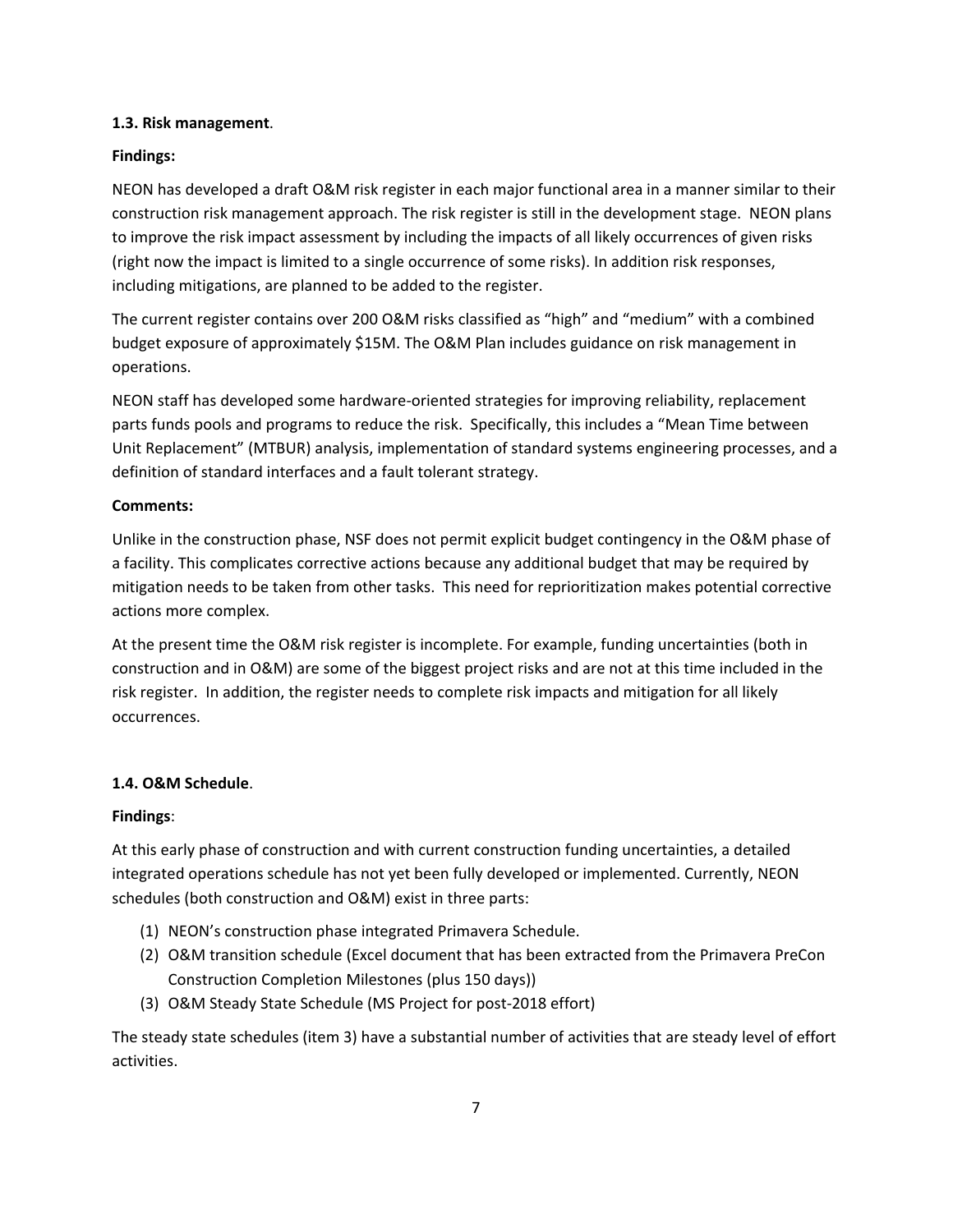#### **Comments:**

The current schedule system can't easily respond or assess changes in construction activity completions or transition activities. Actual activity progress is not yet available and therefore cannot be used to refine activity estimates. In the future, Maximo asset management software is planned to be used to plan and manage many O&M Activities.

## **2.0** *Organismal Sampling (FSU) and Archival of Biological Samples*

Summary: The Review Panel breakout group observed that the FSU science operations had completed only part of one field season (2011) at one site (Sterling, CO), and that a full evaluation review of this NEON component would be premature. However, what has been accomplished to date is impressive, and generally appears procedurally and logistically appropriate to fulfill the NEON mission for sampling biological organisms.

The next sections follow the organization of tasks presented in the "Panel Charge" and discuss the topics by subject question. This report does not summarize nor repeat information presented by NEON staff during the panel meetings.

#### **2.1** *Organismal Sampling (FSU)*

#### **Comments**

*Is the Panel satisfied that the operations plan for the FSU will allow the NEON Observatory to deliver the required science data products at the quality level required?* 

Generally, yes. Sampling planning, budgeting, training of techs, and logistics appears solid. Areas for improvements include communication and planning between NEON and site hosts, field sampling quality control issues, and specifying the role/scope of museum specimen archival.

#### *How well is the NEON Operations Plan documented and justified for FSU?*

Organism sampling ops are well-planned; 2011 partial test at Sterling indicated planned operations were ± 3% of budget; all planned work was accomplished with test crew structure. Weaknesses (e.g., site selection procedures) were identified by NEON staff and corrected. Plans lack QA/QC of biotic sampling via stats analyses and field repetition of measures.

# *Are there further efficiencies that could allow NEON to keep the overall O&M costs as low as possible in the FSU operations?*

The panel concluded that for this topic it is too early to assess. Typically, one would require several years and more sites to be operational to systematically determine whether additional efficiencies are possible. The panel concluded that some efficiencies may be found, but these would be of relatively minor extent. Organismal sampling appears funded at the appropriate level at this time.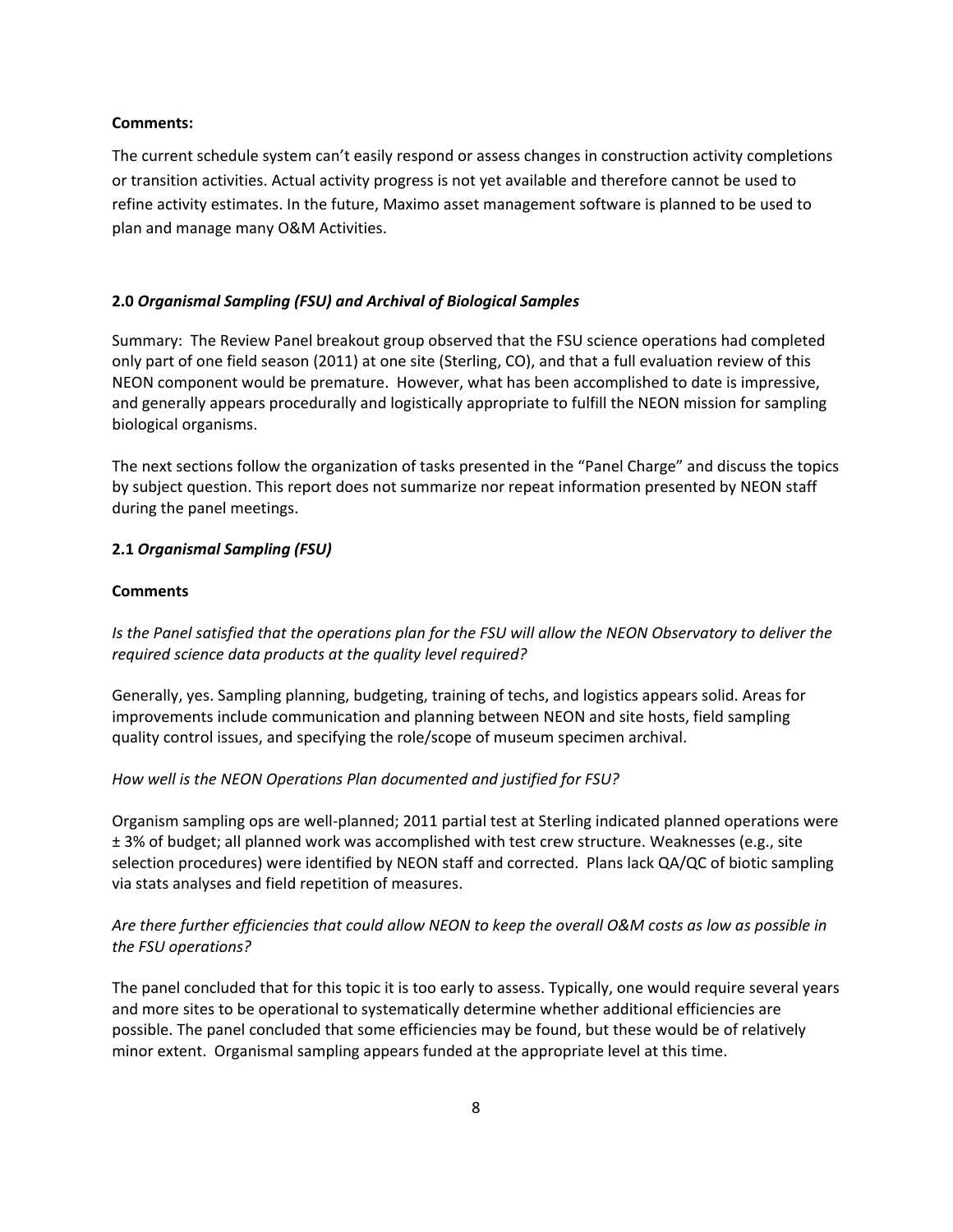## *Are there sufficient & appropriate metrics to measure the success of NEON FSU Operations?*

Generally, yes for organism sampling (e.g., ensuring that all the field sampling work was completed and on schedule). "Success" is dependent upon QA/QC, and this aspect needs expansion to include annual statistical analyses for sampling efficiencies, as well as estimates of sampling bias (e.g., bird sampling, plant diversity sampling) where no archived specimens are involved. For example, NEON field crews could return to randomly-selected study sites for vegetation diversity and re-sample them to estimate "sampling error" from observer bias; alternatively, two different crews could sample the same site, and compare their measurement values. This latter approach could work for bird sampling as well. These QA/QC checks would produce the values for sampling error (bias and precision) that could be incorporated into the overall sampling variance calculations. With regard to sampling efficiencies, annual statistical analyses of the field data for plants, birds and pitfall-trapped ground beetles could determine whether the appropriate sample numbers were being collected. At present, the FSU plan includes 40 pitfall traps (10 sites with 4 traps per site), and it may prove that fewer traps would provide similar means and variances (or possibly that more traps are required). Because the field data from 2011 in the proto-type Sterling, CO, site are not yet available, such analyses could not be started at this time.

# *Is the transition to FSU operations plan reasonable? Does NEON make a clear distinction between construction costs and operations costs?*

Yes, very detailed thus far; but many aspects of the FSU organismal sampling have not been detailed nor tried in the field with NEON domain crews. A full test at the Sterling, CO, site is planned in 2012.

# *Are the O&M Costs reasonable, well justified and do they provide good value to the NSF in the production of NEON science?*

Costs for FSU organismal sampling appear to be "bare bones" and may need increases in the future for domain-level budgets, once all methods are worked out and implemented.

# *Is the FSU O&M schedule reasonable and well justified? Have the appropriate schedule dependencies been identified?*

For organismal sampling, this is directly tied to the schedule of domain site acceptance, and the schedule appears to be appropriate. The domain manager position may need to be started more than one year prior to initiation of operations, to ensure sufficient hiring and training of permanent staff techs.

# *Has NEON appropriately identified the FSU risks in the O&M phase? Have the appropriate mitigations been identified?*

Generally yes for FSU organism sampling, but many aspects of field work are not detailed or tested as yet. NEON domain FSU teams will learn much in the first few years of operations.

*Is the staffing model for FSU operations including: number of staff, rate of staff ramp up and strategy for acquiring staff appropriate for NEON success?*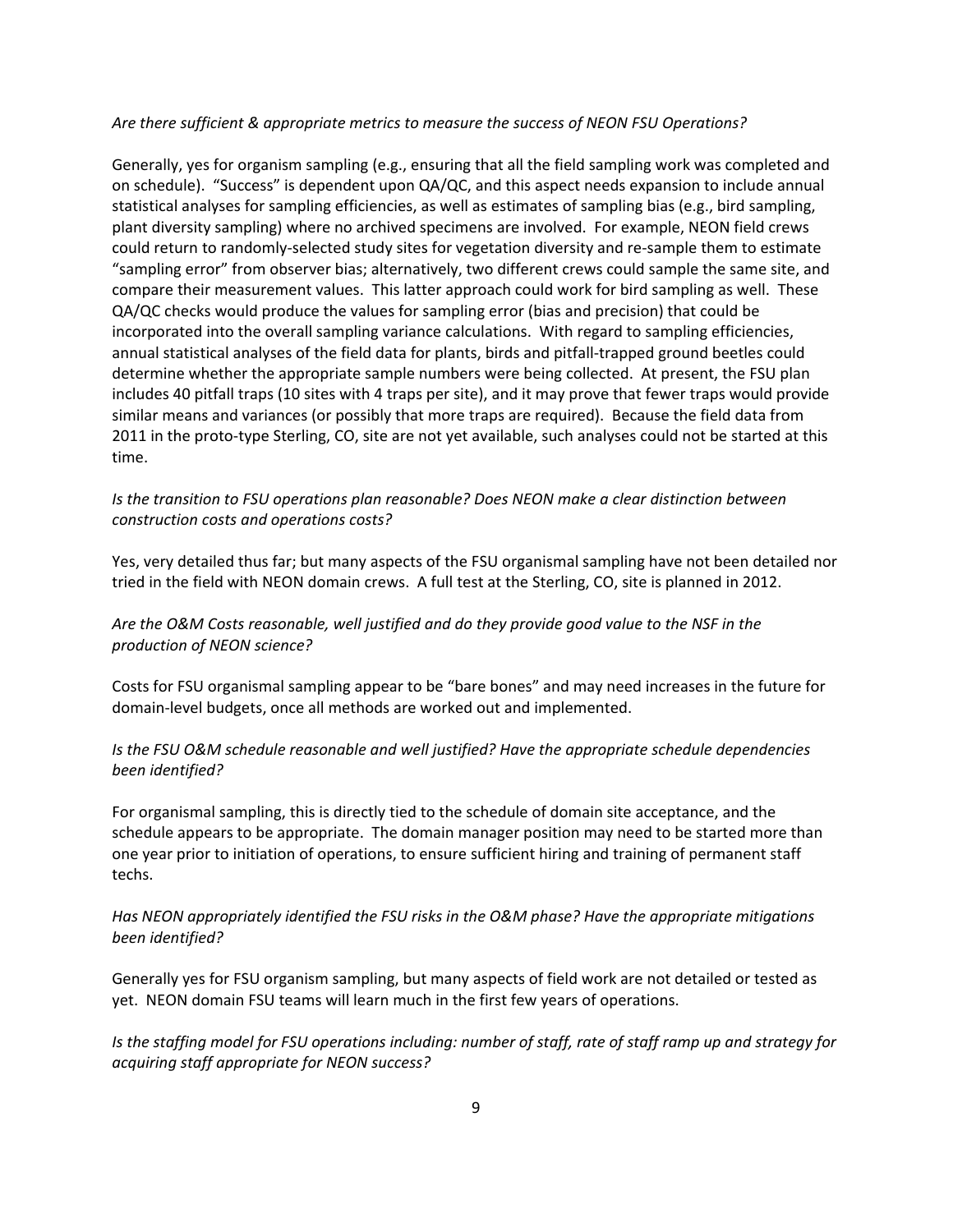For FSU organismal sampling at the domain level, staffing may be "bare bones" or too small. Operations at the first few domain sites will be needed to verify for certain. Again, the domain managers may have to be hired more than one year in advance to set up sites and become familiar with the details of their site's FSU operations.

# *Has NEON appropriately incorporated EH&S into NEON FSU operations?*

Yes, although sampling for rodents has not been attempted as yet, and will require additional training not specifically presented (e.g., respirator/PAPR training, sterile technique, handling biological hazardous materials). The NEON FSU staff recognizes the need for this and should have it in place before spring 2012.

# *Is NEON's planned interface with its user communities via the web portal, data products etc. appropriate for NEON operations?*

This topic was not applicable to FSU operations, as this is above the level of FSU organismal sampling operations. The panel noted, however, that procedures for museum loans of archived materials have yet to be detailed.

## *Is NEON's Educational outreach plan sensible for the Operations phase?*

Because the domain crews conducting FSU organismal sampling have no responsibility for educational outreach beyond providing site data, this topic is essentially not applicable. However, the domain manager will be involved with education and outreach at each site.

# *Is the NEON CI Infrastructure and resources sufficient for NEON FSU Operations?*

The CI support for field sampling of organisms appears good (use of field computers, data entry procedures, etc.). However, this has only partially been tested thus far at one site, and additional trial efforts over the coming 2-3 years will be required to verify this aspect.

#### **2.2 Data and Sample Processing, Archiving and QA**

*How sufficient is the NEON operational model in maintaining NEON and supporting research at regional to continental scale for 30 years?*

#### **Findings:**

The overall plans for data and sample processing and storage are well thought-out, and theoretically will support NEON's goal of supporting research at a regional to continental scale for 30 years. However, the key word here is "theoretically": many components of the plan (e.g., sample processing and bioarchiving agreements; and database interoperability with NEON's asset management system) cannot be evaluated because they have not yet been negotiated, implemented or tested.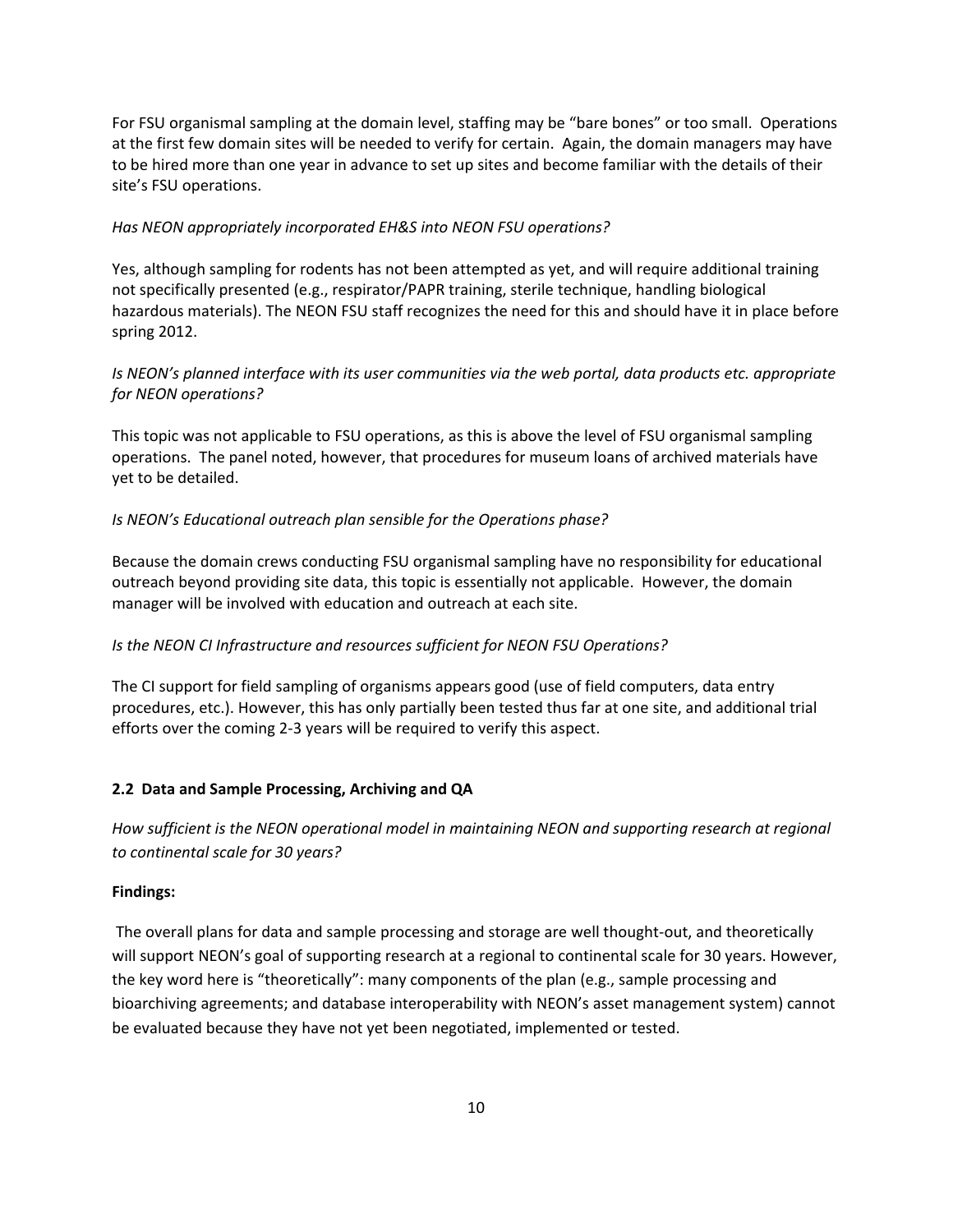#### **Comments:**

Because NEON is just starting construction, there are many important details of sample and data collecting, processing and archiving that NEON has either not been able to prototype or benefit from inthe-field experience. Clearly, prototyping, experience and recommendations from working groups will serve to modify and bring greater resolution to these details. Some areas of NEON's biotic sample/data processing and archiving protocols and processes are more developed and fully documented (AQU/STREON) than others (FSU). For the FSU, there are a number of established and tested protocols operating in the biocollections community for processing and archiving samples that can be used as models. The panel is concerned about the lack of progress on MOUs with biocollections institutions for bioarchiving and specimen data management. This issue needs immediate attention and action because its level of risk is high. Inherent in this concern is the need for clear policy governing the responsibility for maintaining MOU agreements with bioarchive facilities, and maintaining the physical state of samples and their associated data to NEON and community standards. A final issue that requires development in these MOUs is the interoperability and feedback mechanisms between NEON's asset management system and different biocollection and bioarchive database management systems operating in repository institutions that meet community standards of curation and research. NEON's asset management system, as a business DBMS, is satisfactory for tracking objects, but unlike biocollection databases, it is ill-suited to tracking changes of state in that object, e.g., taxonomy, morphological sampling/preparations, genomic sequences.

# *Is the O&M budget justified? Are there cost savings to be found?*

#### **Findings:**

Project costs have been clearly and credibly estimated.

## **Comments**:

The panel determined that project costs have been estimated to the best level of accuracy as informed by previous working groups and other similar projects. However, reconstituted working groups and prototyping many of the activities should be able to refine the estimated costs, particularly varying across taxa sampled and analyzed. Also, NEON should anticipate greater efficiencies in the development of faster/cheaper sampling and analytical technologies, as well as a range of costs across different bioarchive and biocollection facilities, which reflect their individual protocols, efficiencies and quality of curatorial and informatics practices.

*Have risks been identified and understood?*

# **Findings:**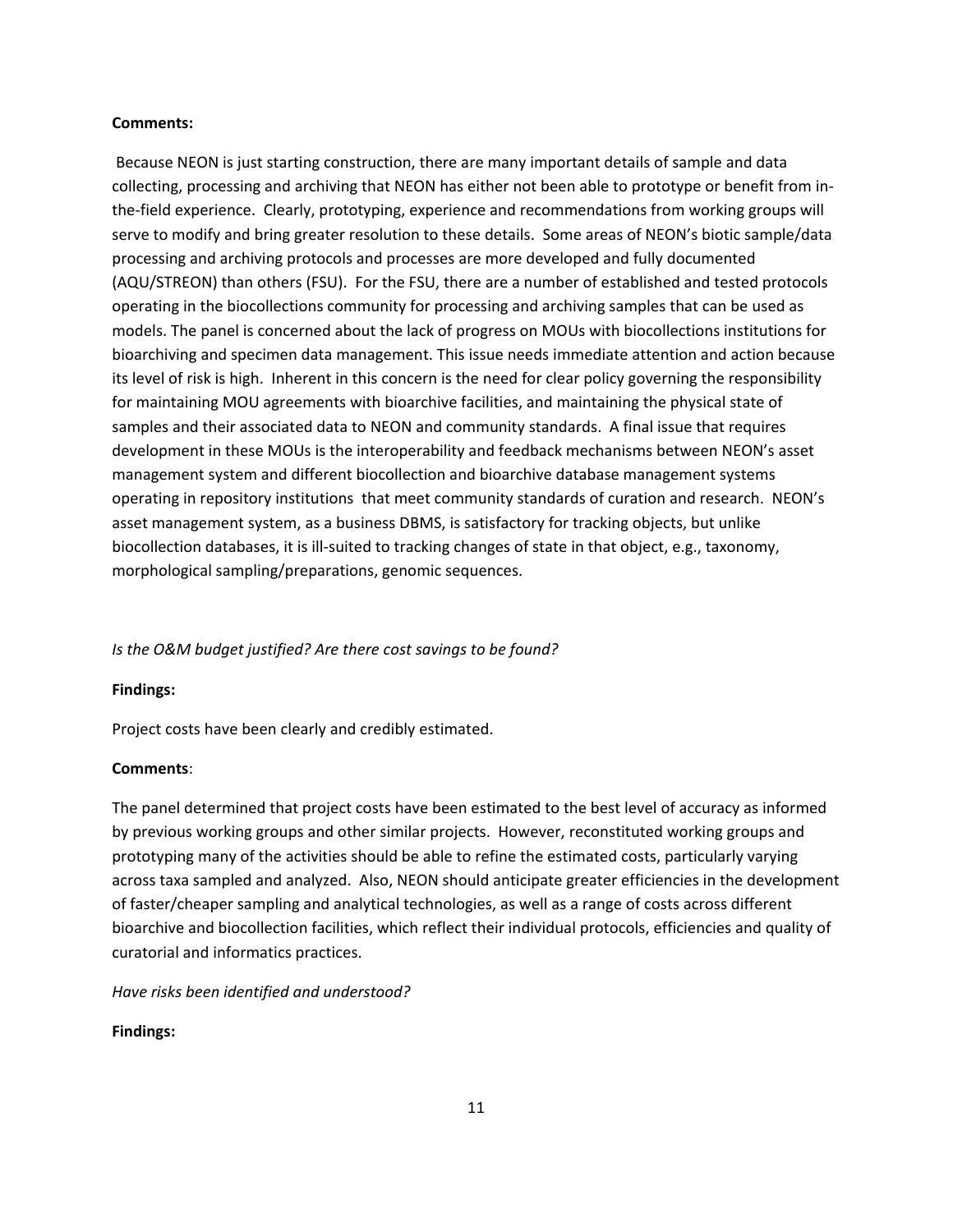AQU/FSU has done a good job of identifying risks and providing plans for mitigation, except for bioarchiving.

# **Comments:**

Support for maintaining biosamples and biocollections and their associated data to community standards varies considerably, both year to year and among US institutions, including free-standing and university-associated bioarchive facilities. Historically, many of these facilities have been either downsized or shuttered, with their bioarchives orphaned, discarded or transferred in part or in whole to adopting institutions. Therefore, MOUs notwithstanding, NEON should anticipate, monitor and be prepared to navigate around some turbulence in the permanence of their bioarchives during the course of 30 years. This is a credible risk that NEON needs to address, given that NEON estimates bioarchives of ~700,000 specimens/samples annually, or 21 million over 30 years. A second risk is whether any single or group of current bioarchives could accommodate this volume without investing in a major new facility expansion, which NEON funding would not cover.

Is Operations staffing appropriate?

## **Findings:**

AQU and FSU have identified the key personnel that are needed to accomplish the biosampling component of NEON, justified by a detailed analysis and estimate of tasks and effort.

## **Comments:**

 Adjustments to current estimates of required personnel and associated costs require at least a year or two of on-the-ground experience across varied domains and sites. There are no evident efficiencies or savings to be accomplished now.

#### **3.0 Sensors (FIU) and Sensor Science**

## **3.1 Sensors – Science and Engineering Summary**

Sensor systems (both the engineering and science aspects) of NEON are nearing the operational phase. Near-term transition to O&M is mandatory to provide sensing capabilities at sites scheduled for operations in the next 18 months. NEON is poised to make this transition. Tight integration between science, engineering, and CI staff has led to a well-designed sensing system. Impressive innovations in sensor identification and addressing within the network context, store-and-forward redundancies, and metadata tracking have solved long-standing problems in the design and operations of ecological sensor networks. The end-to-end system–from sensors to site network to central CI–is well conceived and has passed initial testing.

#### **3.2 Sensors: Engineering**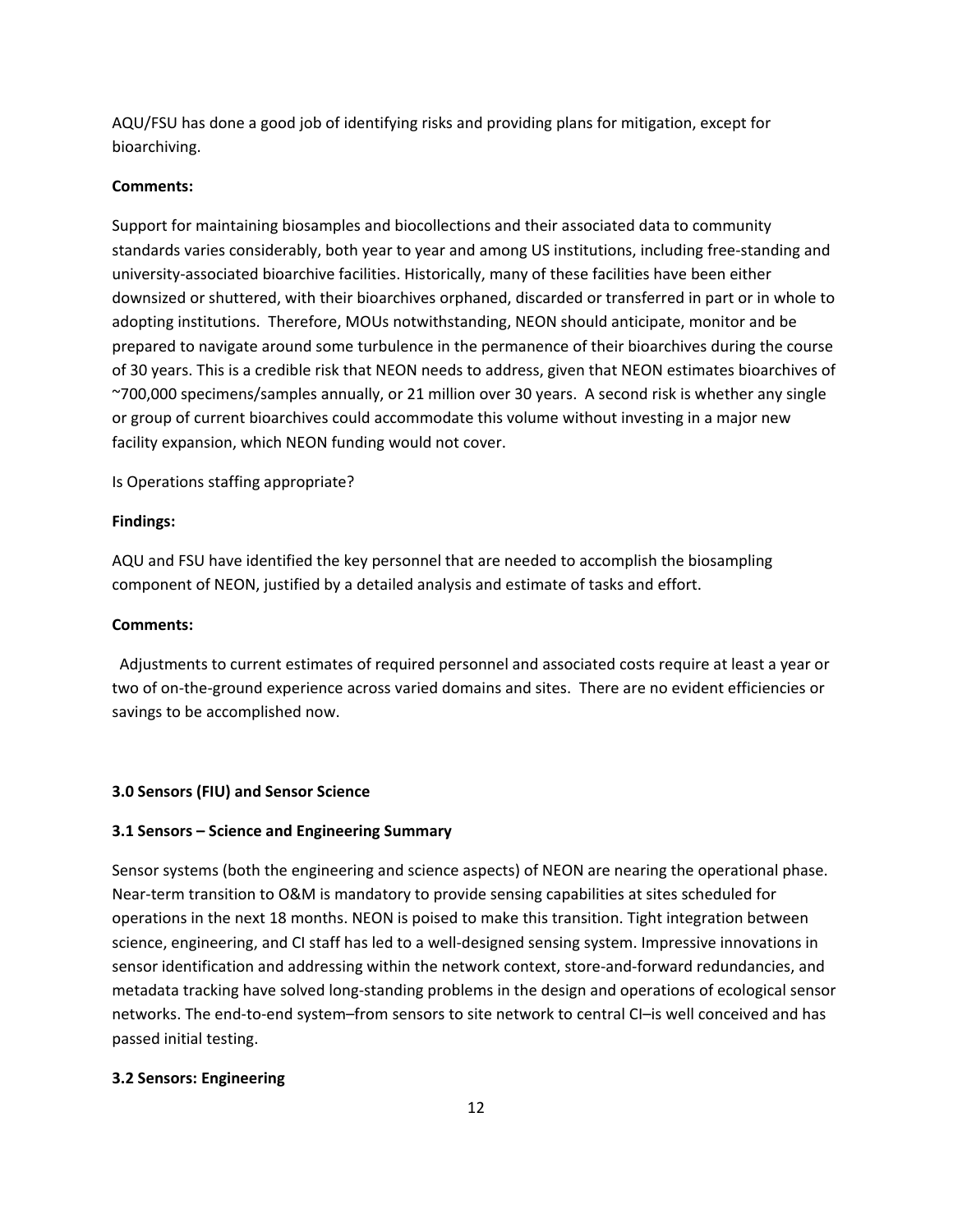#### **Comments**

The engineered sensing system has been well-designed for scalability, interoperability of sensors, deployment of sensing packages, and troubleshooting. Sensor specifications and sensing infrastructure are thoroughly documented and well-prepared for operations. The costs for sensors, and their maintenance and operations, are reasonable and well justified. The full simulation, testing and calibration facilities, including an extreme environment chamber, have allowed in depth testing of about 30 of 44 total types of sensors.

There are a few sensors that still need to be tested. For example, aquatic sensors need to be obtained and tested for biofouling.

The Advanced Development Lab has been able to bring new technologies into NEON that will cut costs. There could be diminishing returns going forward though and the ADL should stay focused specifically on technologies to lower O&M costs and have its efforts based on the potential returns.

Many of the remaining challenges are related to scaling from a few well-tested sensors to thousands in the full NEON deployment. Although there is a solid plan for sensor maintenance that includes overlap and redundancy by shipping replacement sensors to site before return shipment from site for recalibration, there has been little opportunity to exercise the overall maintenance system at the scale of the fully envisioned observatory.

The budget is lean. There is little room for reducing personnel costs. Staffing is thin given the magnitude of the project and number of deployed sensors. NEON may experience challenges when key staff are away (vacation, sick leave).

# **3.3 Sensors: Science**

#### **Comments**

NEON has developed a very nice end-to-end solution – from sensors to site network to central CI. The data flow is well thought out, and includes QA/C that has 'eyes on' for some of the flagged data. Overall sensing system is well-designed for troubleshooting by personnel at NEON central, as well as at deployment sites.

Remaining challenges are associated primarily with development of additional QA/QC technologies and procedures and scaling those to a fully functional observatory network. Sensor data QA/QC process and supporting technologies that include human intervention, though envisioned, have not been developed fully and have not undergone scaling testing. Until this happens, the performance and reliability of sensing systems, which includes coupling of sensing, CI, and human components, cannot be wellquantified.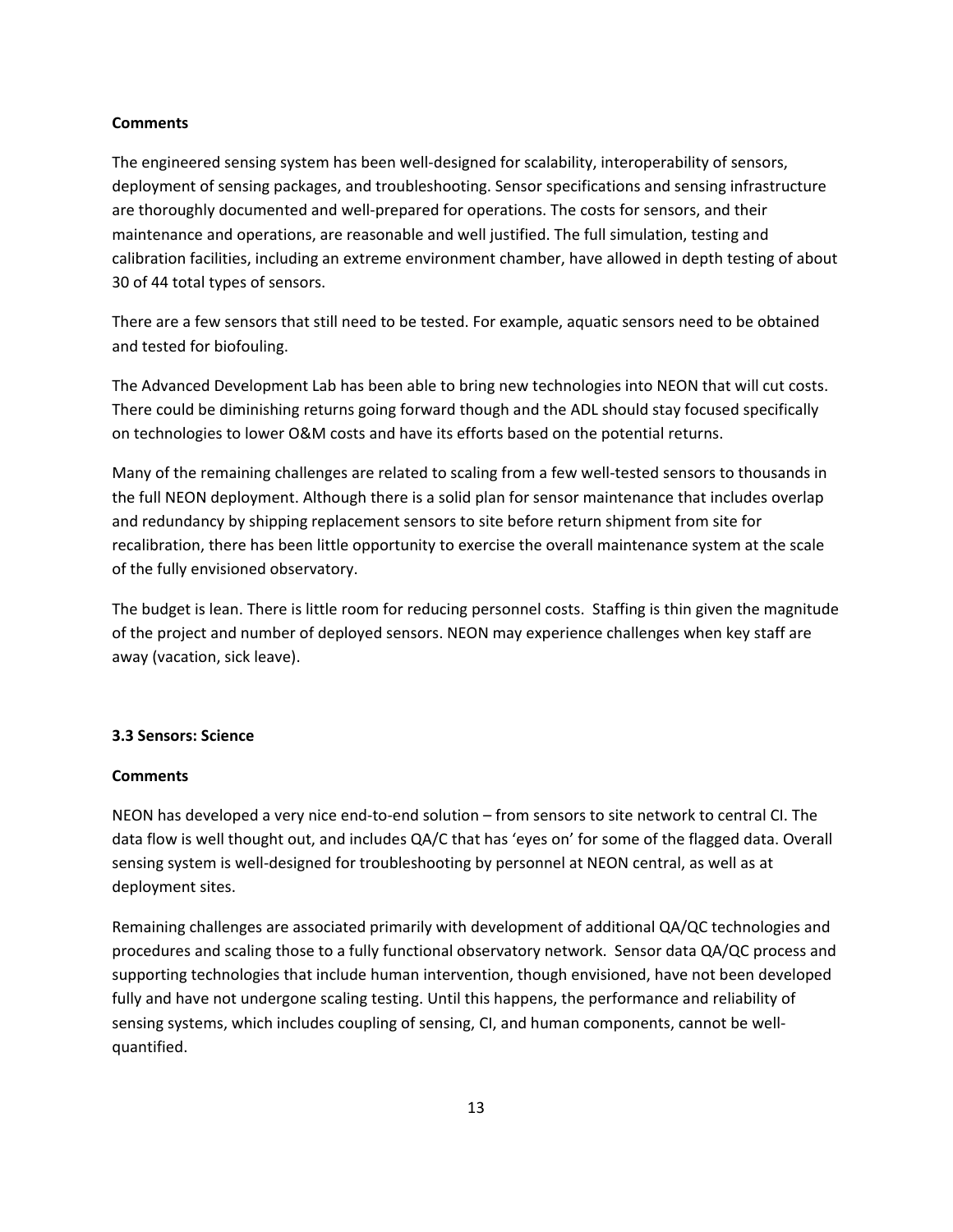The budget is lean. There appears to be little room for reducing personnel costs. Staffing is thin given the magnitude of the project and number of deployed sensors. NEON may experience serious challenges in O&M related to sensor data when, for example, key science and engineering staff are away (vacation, sick leave).

Responsibilities and staffing for problem resolution are not clear. Problem resolution is "matrixed" out, and if personnel have OPS jobs, they won't have time to do both. There is a substantial risk that OPS staff (baseline) will be over burdened with troubleshooting. A potential outcome could be that problem resolution, and QA and other OPS tasks will suffer. This poses a risk to credibility because NEON needs to succeed early and often to build user confidence.

## **4.0 Cyber Infrastructure, Data Portal, Informatics and Storage**

#### **Findings**

NEON has done an excellent job in designing the cyberInfrastructure (CI), and prototyping and development to date have provided useful evidence of the sufficiency of the proposed CI. Although full scale tests of the CI depend on the availability of data and data product algorithms, as well as on the arrival of operations-scale computing hardware, prototyping efforts and stress testing of components have yet to raise concerns.

NEON's estimates of operations and maintenance needs are similarly well reasoned and, although lean, appear sufficient. It should be noted that these estimates rely on staff in other NEON groups (e.g., Central Ops, FSU, FIU, Education, CalVal), with responsibilities for developing and assessing data products and web content that in other projects would be considered as CI staff. Our evaluation of the adequacy of the CI related O&M costs takes the availability of these other NEON staff members into account.

Although the staffing levels are well justified in terms of the steady state level-of-effort required, the need to handle emergencies provides additional justification. Specifically, having cross-trained staff whose nominal assignments are to maintain and evolve data products provides capacity to recover from equipment failures, security incidents, etc., as well as to maintain operations if key staff members leave unexpectedly.

## **Comments**

NEON is proposing a higher level of automation than existing observatories, and this in turn creates a risk that small errors in per sensor/per data product/ per user expenses can result in significant uncertainty at the observatory scale. Similarly, failures or outages of the automated systems could quickly overwhelm NEON's capability to maintain operations while affecting repairs. Although NEON has done a good job of estimating, the simple fact is that the NEON observatory will be operating at a scale and with a level of automation beyond existing experience. Consequently, significant uncertainties remain. We thus concur with the overall panel conclusions that long term operations planning will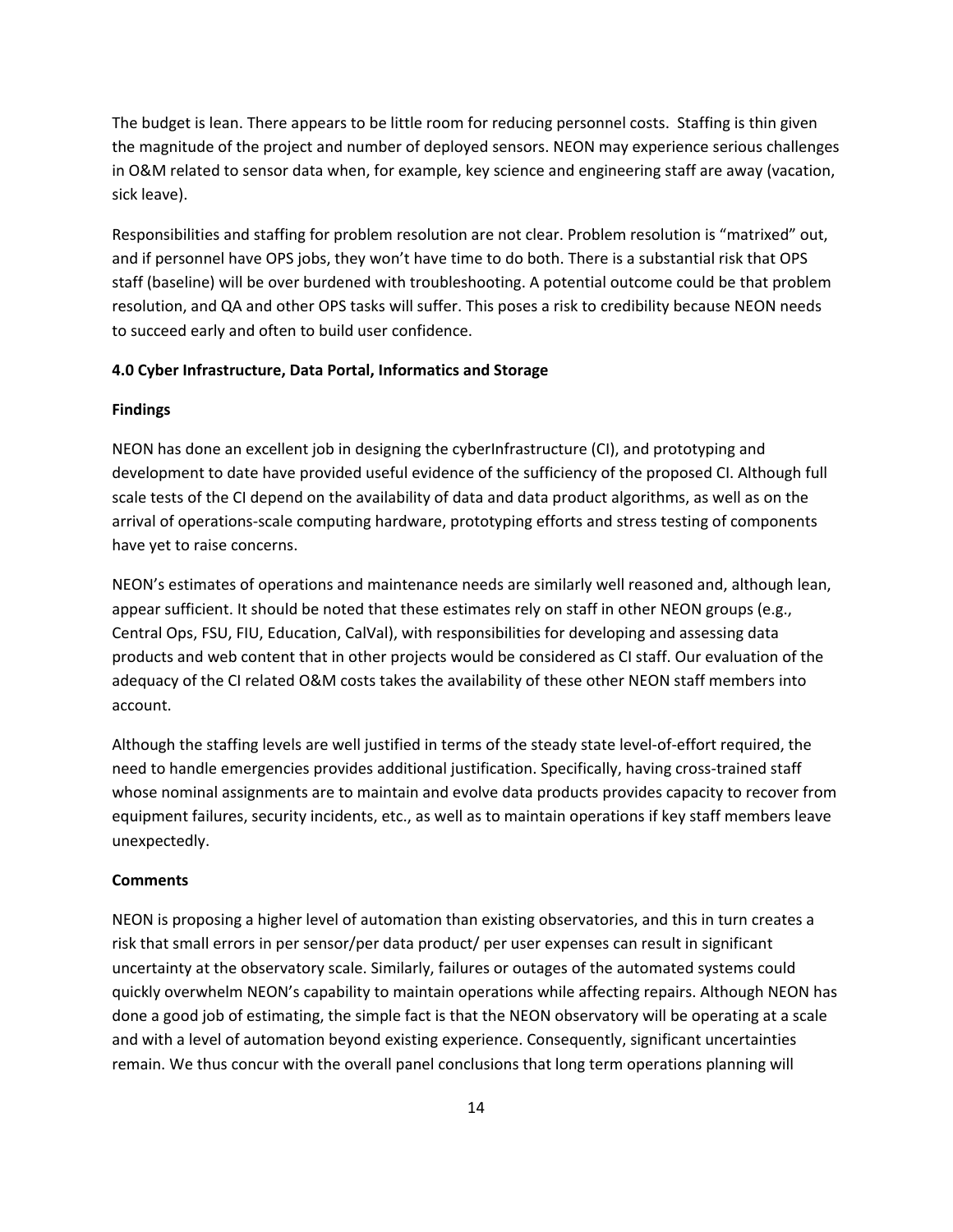benefit from operational experience and that any O&M descoping at this point would risk NEON's ability to effectively operate the observatory.

Relative to known requirements, NEON's estimates of operations costs, particularly for computing resources, are conservative in the long term. By 2018, NEON's computing budget is likely to be adequate to acquire a multi-petaflop compute resource – more than 10 times larger than required to produce all currently defined data products, including those that are currently planned to be produced using shared national resources. Although it is prudent to plan for excess capacity, both to support the emerging needs of the NEON community and to enable computing to be used to offset labor costs (e.g. to reduce/replace manual bird sampling with automated acoustic sampling), there is still the potential for some savings (\$500 K+/yr) in this area if computing costs continue their current trends. It will be necessary to review the scale of computing resources and associated budget repeatedly throughout operations.

The proposed 5 to 8 year refresh cycle for hardware is longer than industry practice. The potential impact of this is somewhat mitigated by the strategy for a rolling refresh (replacement of a fraction of the infrastructure at multiple points in the overall refresh cycle), but this strategy may raise total cost of ownership (capital cost + electricity and cooling + maintenance) and increase the risk of degraded performance and outages.

Given the high degree of automation planned for NEON and its large, distributed nature, it is highly desirable for NEON to gain operations experience and explore the potential for efficiencies before having to make a long-term commitment to a specific operational scope. Such a plan, e.g. shortening the period of the initial operations funding to three years, has the potential to result in a reduction in long term operational costs.

One of the clear risks NEON faces during operations is that its ability to respond to community requests for new data products, new data delivery and portal-based analysis and visualization capabilities, and management of data from additional sites and sensors could be overwhelmed.

#### **5.0 Field Operations and Human Resources**

Field operations include most domain operations, including the implementation of field data gathering, processing, local archiving, and shipping for laboratory analysis. The domain manager serves as the primary NEON liaison to local partners and neighbors for each domain site. Field Operations are coordinated from NEON Headquarters, with strong interfaces with Science, Engineering, EHS, FIU/AQ, and Cyberinfrastructure staff. Because of data collection demands, Field Operations will include the largest proportion of permanent and seasonal NEON staff. Therefore, technical training of staff is a major ongoing focus of Field Operations. Human resources provide support to all NEON operations for hiring, training, support, and staff evaluation.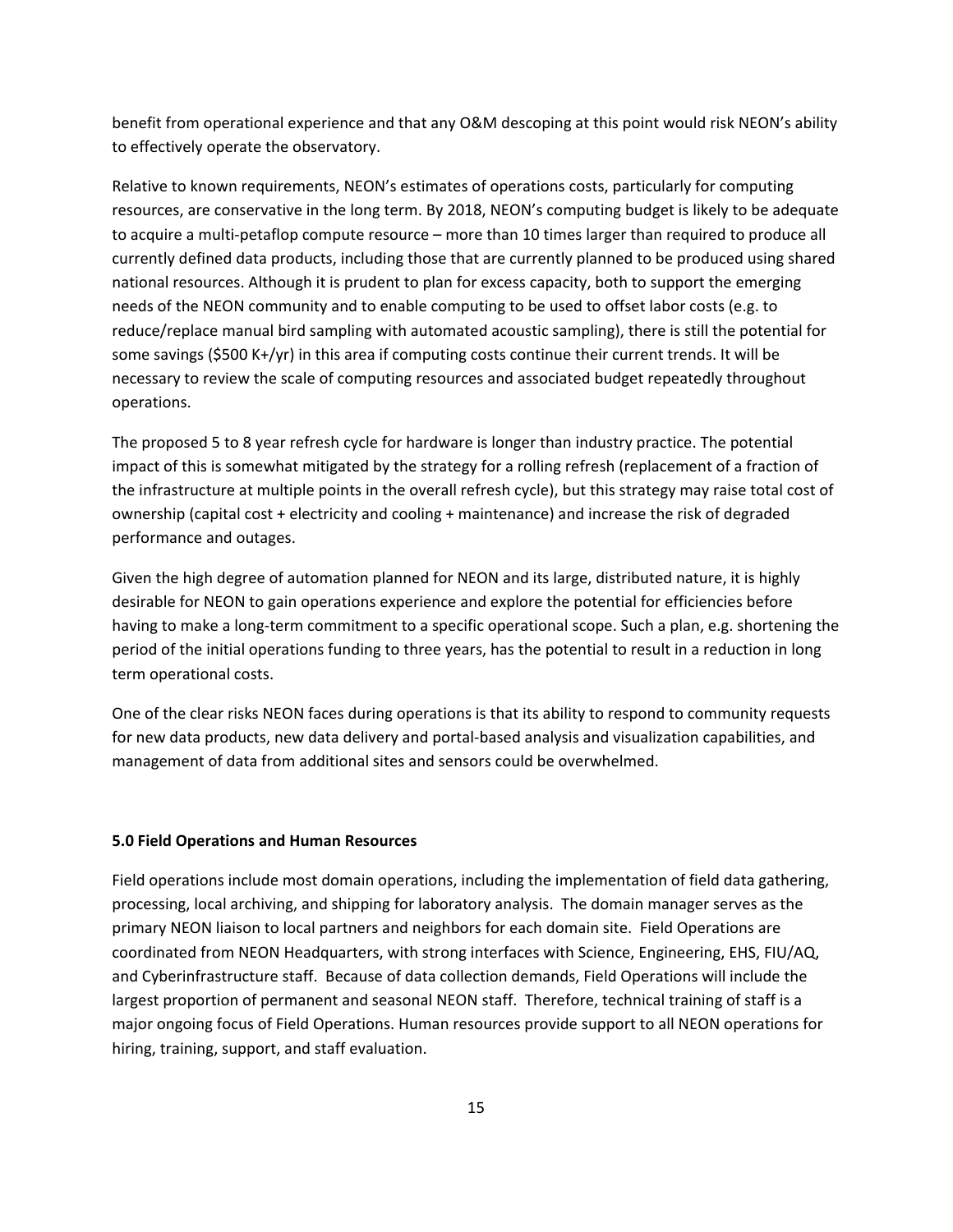#### **Findings**

Domain establishment and staffing are planned to ramp-up nationally across initial years of operations. Field Operations staffing will increase to approximately 140 FTEs, distributed across headquarters and domains. A domain manager, six technical staff, and two administrative support staff are planned for each domain. Additionally, seasonal crews may include as many as 20 individuals per domain during the growing season; all recruited and hired locally. Although field sample procedures are defined at headquarters, domains carry out those procedures and provide field calibration and routine maintenance. Domain staff will also assist with site decommissioning.

The transition from construction to operations is based on the site acceptance schedule. The process, starting with hiring domain managers, begins about one year prior to start-up. Managers serve as focal staff for establishing partner relationships, securing facilities, staffing, and implementing protocols. So far, Field Operations has limited experience with issues pertaining to the establishment of domain facilities. Needs of each domain are unique but were partially benchmarked using related networks, including OK Mesonet, the U.S. Climate Reference Network, ARM Climate Research Facility (the latter includes ~50% of NEON measurements, all on one site).

NEON is considering various alternative configurations for establishing support facilities based on staffing, travel distance, housing stipends, etc. Each site will include 2-3 purchased vehicles plus leased seasonal vehicles. NEON must find providers willing to enable use of vehicles off-road, and driven by seasonal crew members that are under regular rental age limits. NEON staff announced during the panel that a new agreement has been signed with GSA to provide leased federal government trucks; this would solve the field vehicle problem. NEON is prepared to support a distributed workforce, being registered at state levels and compliant with state regulations. Areas of expertise to be included among field technicians are: tower/soil-based vs. aquatic vs. biological expertise.

Training of field staff includes corporate, safety and on-the-job training for specific protocols. Depending on site owner, certain certifications may apply (e.g., animal handling as specified for a given state/university facility). Headquarters HR maintains information on training status for all staff and contract employees. Regular technicians are to be hired three months prior to operational start. Crosstraining is planned to ensure continuity of sampling throughout a given field season (given illness, leave time, etc.). Permanent staff inter-mixed with seasonal staff varies by procedure. NEON anticipates setting up structure from "incoming" "experienced technical" and "leadership" among field staff. Pay grade is set, but regional differences (10% variance) are allowed.

The Colorado prototype worked well during 2011. Staff hiring was successful, and sampling activity was within 2-3% of estimates. The primary lesson learned was that Field Operations staff needed to expend much more effort to talk to site owners and ensure that local-site communication is handled effectively.

Primary risks to Field Operations include field staff recruiting, weather-related field delays, fire at sites and loss. Some staff logistics issues include the fact that plant sampling is initiated in early spring when students are not yet available. Given the needs for considerable staff training, incentives for continuity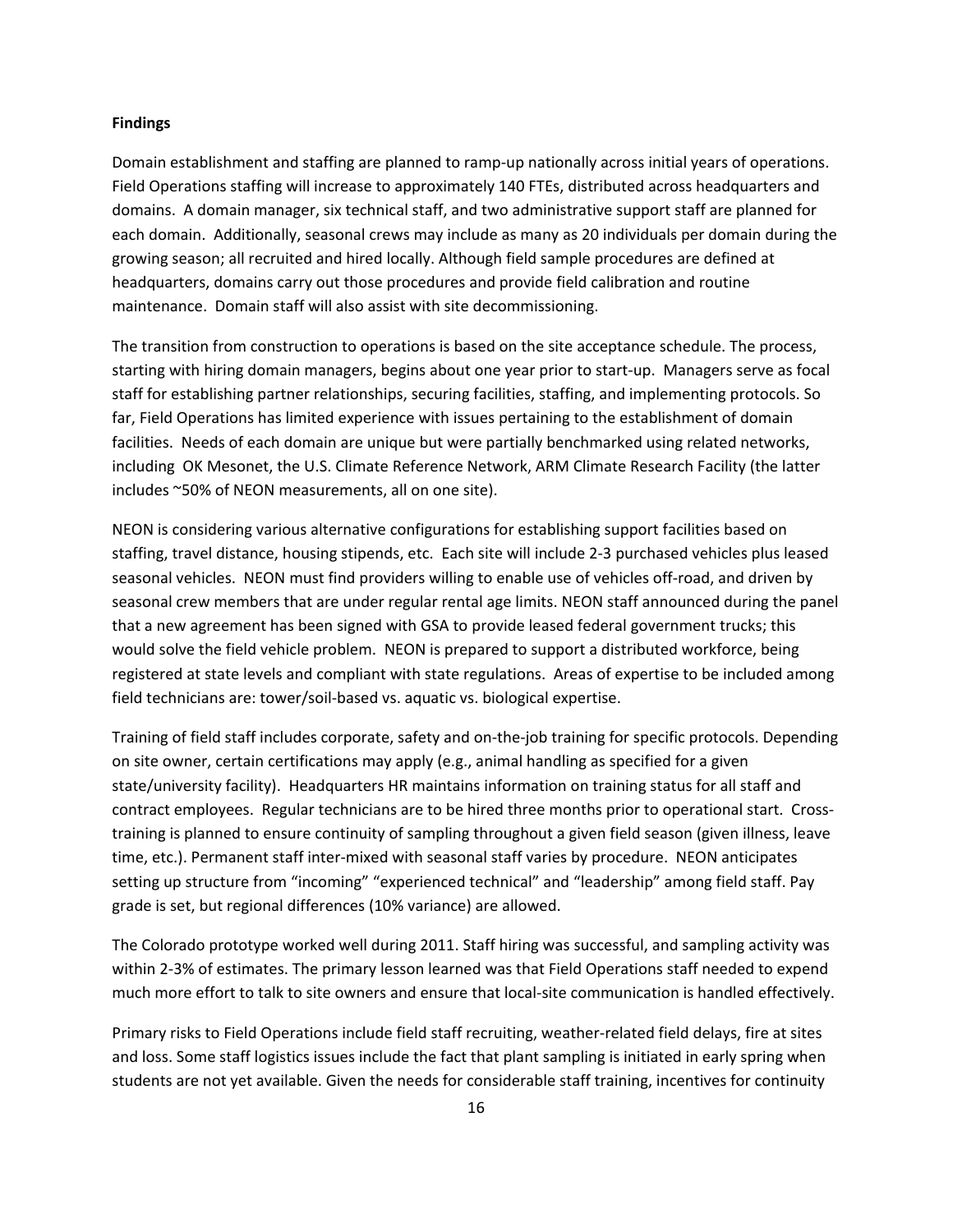will be a focus. Ideas include setting up an 'alumni network' for field staff to maintain communications, plus providing pay incentives for returning.

## **Comments**

One comment from panel members was "this makes invading Normandy look easy." However, proximity of initial estimates to first field tests are very close suggesting that the mechanisms they have put in place should work quite well. It is quite likely that additional efficiencies in sample design (stratification, how many samples, frequency of sampling) will be identified during the first 3 years of operations. Similarly, NEON has yet to fully evaluate impact of electronic data loggers on all classes of data to be developed (i.e., reduced processing time).

From the presented material, there appears to be an advisory working group for Field Operations, and Science groups handle the scientific portions of procedures. The Operations working group reports to the director's office, but it is not clear whether it is intended to support Field Operations as well on the operations pieces. Whether there is sufficient support for the task at headquarters during initial rampup also is unclear. The Field staff requires solid sense of which decisions are under their control versus when they must contact NEON headquarters. This will involve a learning curve for the first few domains. NEON is working on plans for periodic communications, weekly regional conference calls and monthly reporting.

Given stated intentions for engaging universities, there is also much potential for collaboration with state agencies, NGOs, and others who have similar needs for field technicians.

Training presents exciting potential to tap into local expertise because NEON is spearheading new ways to gather data and implement procedures in the best ways possible. This approach also potentially provides opportunities for a 'coordinated research network' and to obtain funding for that.

Field staff should be able to build upon and share training materials across NEON and related networks. They may be able to contract with developers, along with online sources because the material may be used in online materials for Ecology classes.

# **6.0 Central Operations, Logistics, and Procurement**

## **Findings:**

# **6.1 Summary**

The presentation provided insight into the support functions provided by NEON Central Operations (CO) to the observatory. Functioning roles of the groups for Observatory and Monitoring Quality Control, Relocation and MDP Management, and Environmental Health and Safety were discussed in detail.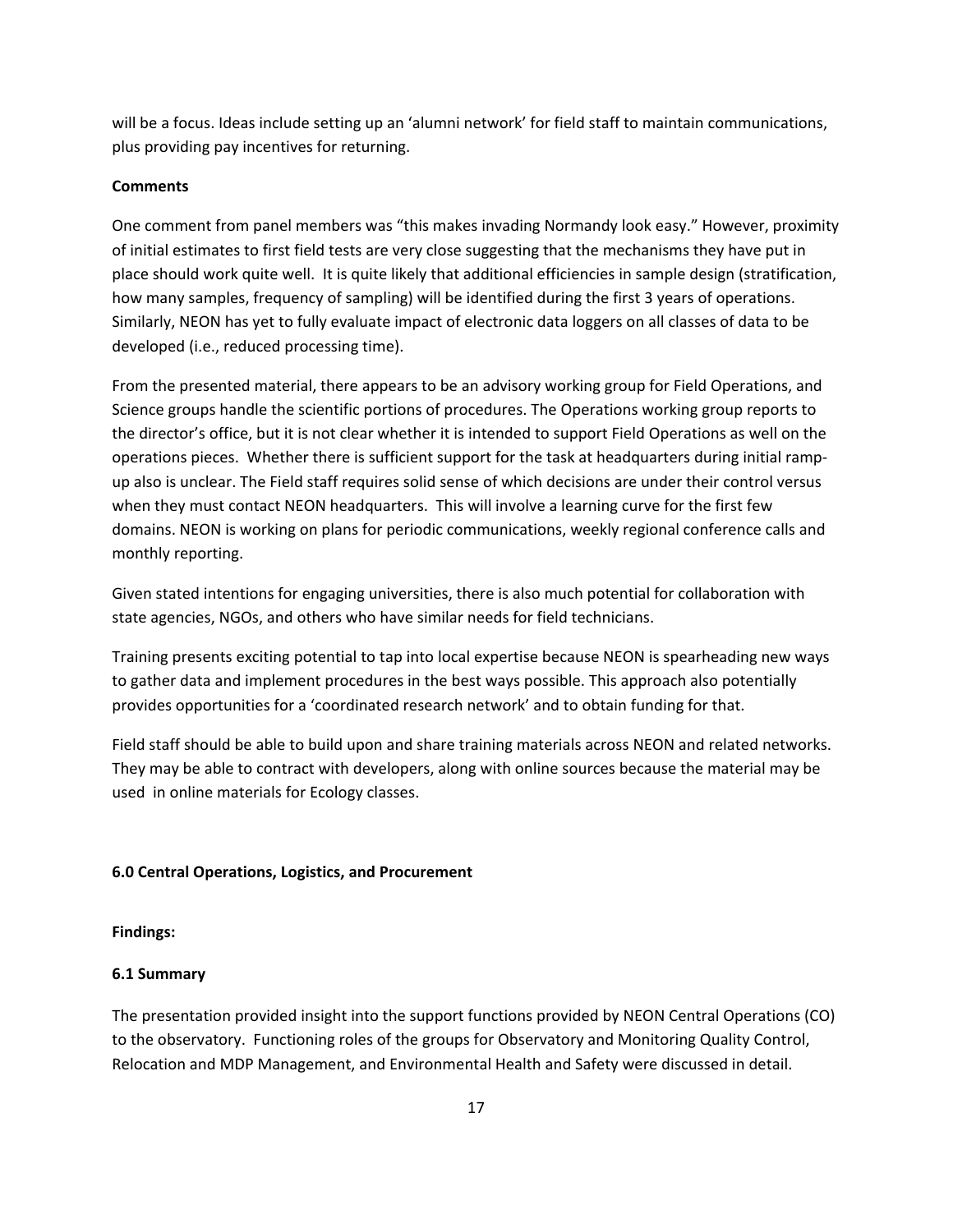Program support provided by Logistics and Procurement were presented as part of the integrated activities.

CO coordinates activities between support functions and operations to ensure that systems supporting the Observatory are performing to the requirements in the Observatory Requirements Document. Roles in management, support and development, sustainment, sample collection, and supporting functions were identified.

CO plays a key role in the sustainment of the observatory with oversight responsibilities for coordinating scheduled maintenance, repair and upgrades of infrastructure and equipment. Maintenance procedures are reviewed and updated. Permit renewals, site use agreements, and facility lease renewals are also the purview of CO.

Monitoring system health is also a key function. Oversight is provided on data and sample quality assurance, asset tracking for sensor calibration and validation, maintenance of records of plot locations, site maps, and geo-spatial records and system monitoring and preventive maintenance. CO takes the lead on coordinating specimen and sample asset tracking, maintenance, and shipments. The NEON Control and Help Desk, located at headquarters, provides operations monitoring and real time live displays of all NEON locations. Responsibilities include internal problem tracking and input from the community on data issues.

CO also has the lead in Relocation and Rapid Response Deployment Management of mobile deployment. Coordination is provided for permitting relocatable site moves, new site selection and the management of design and construction of new relocatable sites. This coordinated approach ensures that the sites are integrated, validated, verified and commissioned. SCI Ops initiates relocation site identification and has responsibility for data quality, problem resolution, and tracking. Central Ops manages system wide upgrades and collection procedures and protocols through the CCB and develops the procedures for rapid response deployment.

Training requirements are also a CO responsibility. Job instruction training programs for the observatory will be developed and tracked to ensure necessary training is available and complete. Training objectives will focus on compliance with NEON policy, federal and state OSHA compliance, safe and healthful work environment, competency in use of Jira/Maximo trouble reporting, shipping logistics requirements, and NEON procurement requirements.

CO interfaces and supports the community, the director, and NEON divisions. Central Ops is positioned to be the community interface for the observatory providing external interface to new site stakeholders. Communication is coordinated during relocation and Rapid Response deployments with site hosts and land owners. Assistance is provided to the director's office in developing and reviewing annual budgets and providing analysis of observatory maintenance and equipment replacement to guide budgetary decisions. CO operates a control center and helpdesk to coordinate support with all NEON divisions for cross department activities such as assembly fabrication, sensor repair and calibration, shipping and receiving, and training. Responsibilities also include implementing system engineering processes and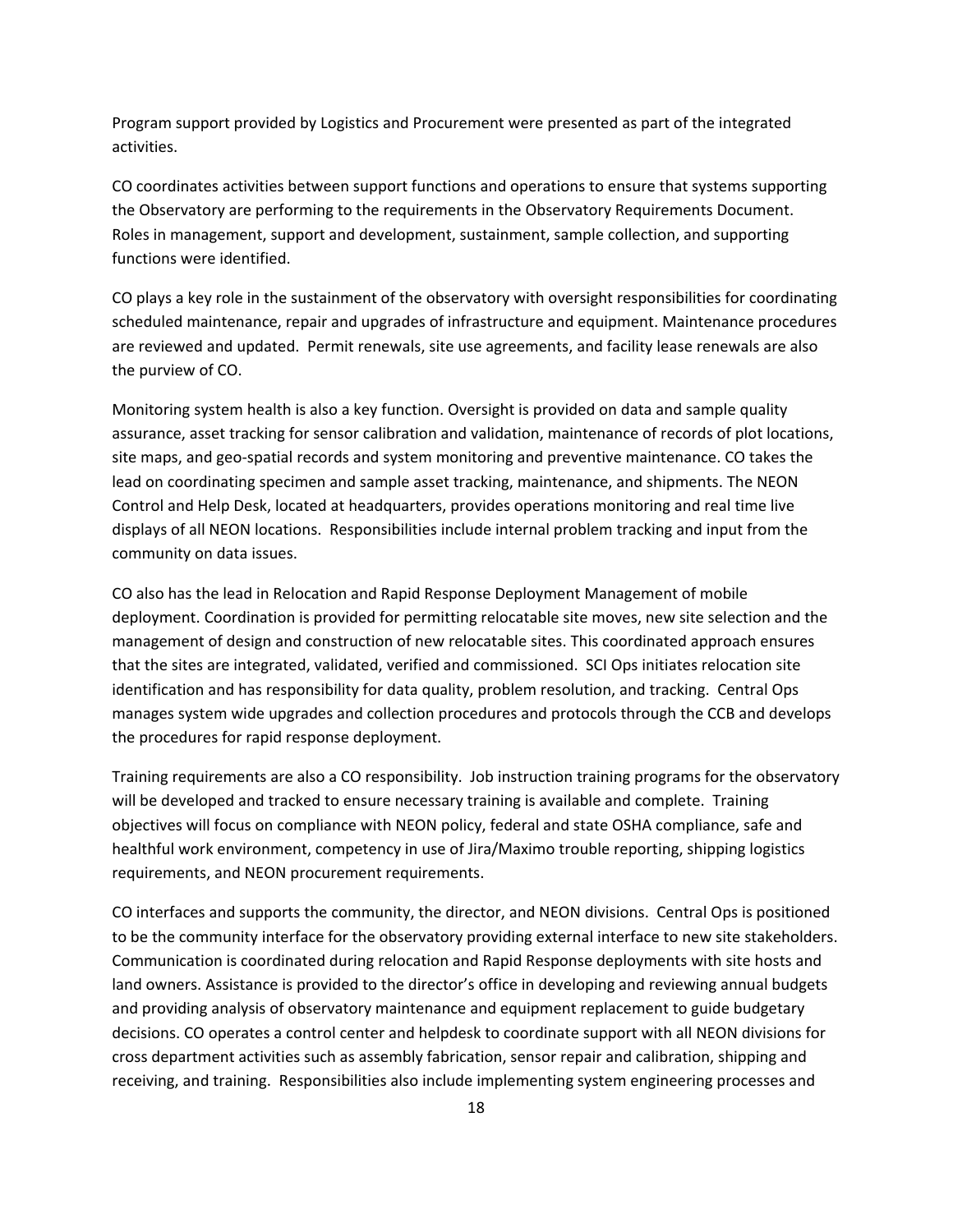life-cycle activities, system analysis and development, and system integration, verification, validation and commissioning and acceptance of the project elements into the observatory.

CO will deploy mobile platforms for research requested by principal investigators . Maintenance will be provided after deployment of the MDP with Field Operations . Support also will be provided to maintain the operations documentation baseline, routine activities, and tasks performed by all divisions for quality assurance.

Budget components were presented with detailed cost breakout for many components.

Several transitional issues were identified. Construction schedules need to be clarified to firm up transition schedule and identify areas where added support is needed. Central Operations training requirements for staff functions need to be developed as well as the requirements for JIRA and Maximo transition. QA/QC requirements for system monitoring and system tracking metrics need to be finalized.

Several challenges need to be addressed. NEON is in the process of hiring a head of Central Operations. CO also needs to initiate and test a problem tracking and reporting system for operations and confirm help desk functionality and processes. Operational deliverable schedules need to be confirmed and a Central Operations job training matrix needs to be developed. Testing should begin on the asset management (sample tracking) with Field Ops.

## **6.2 Logistics supporting function**

Logistics coordinates materials flow, inventory management and fleet coordination. Incoming shipments are received and inspected at the headquarters warehouse before distribution to the requesting office. Data entry is made into the Maximo system for asset tracking.

Support is also provided for field operations. Challenges are to understand site-specific characteristics (e.g. remoteness), determine accessibility, and research alternative drop off and staging points. Coordination is necessary with engineering regarding the shipping of method-staged containers and to quantify materials to be deployed on a site-specific basis. Field samples are shipped and received through headquarters. Logistics will maintain inventory and replenish the supplies. Fleet requirements will also be coordinated through this office.

Logistics has an ambitious schedule in the transition to operations: research packaging alternatives, post construction pre-operation transportation alternatives, develop training programs for in depth understanding of the property management system, and initiate a fleet management program to support field operations. There is also a need to complete a logistics handbook on procedures for logistics activities to support operations on a daily basis and to formalize an inventory process and count strategy. Additional tasks include the development of key performance indicators analyzing supplier performance, carrier performance, transportation cost analysis, internal order turnaround time, and inventory availability and accuracy.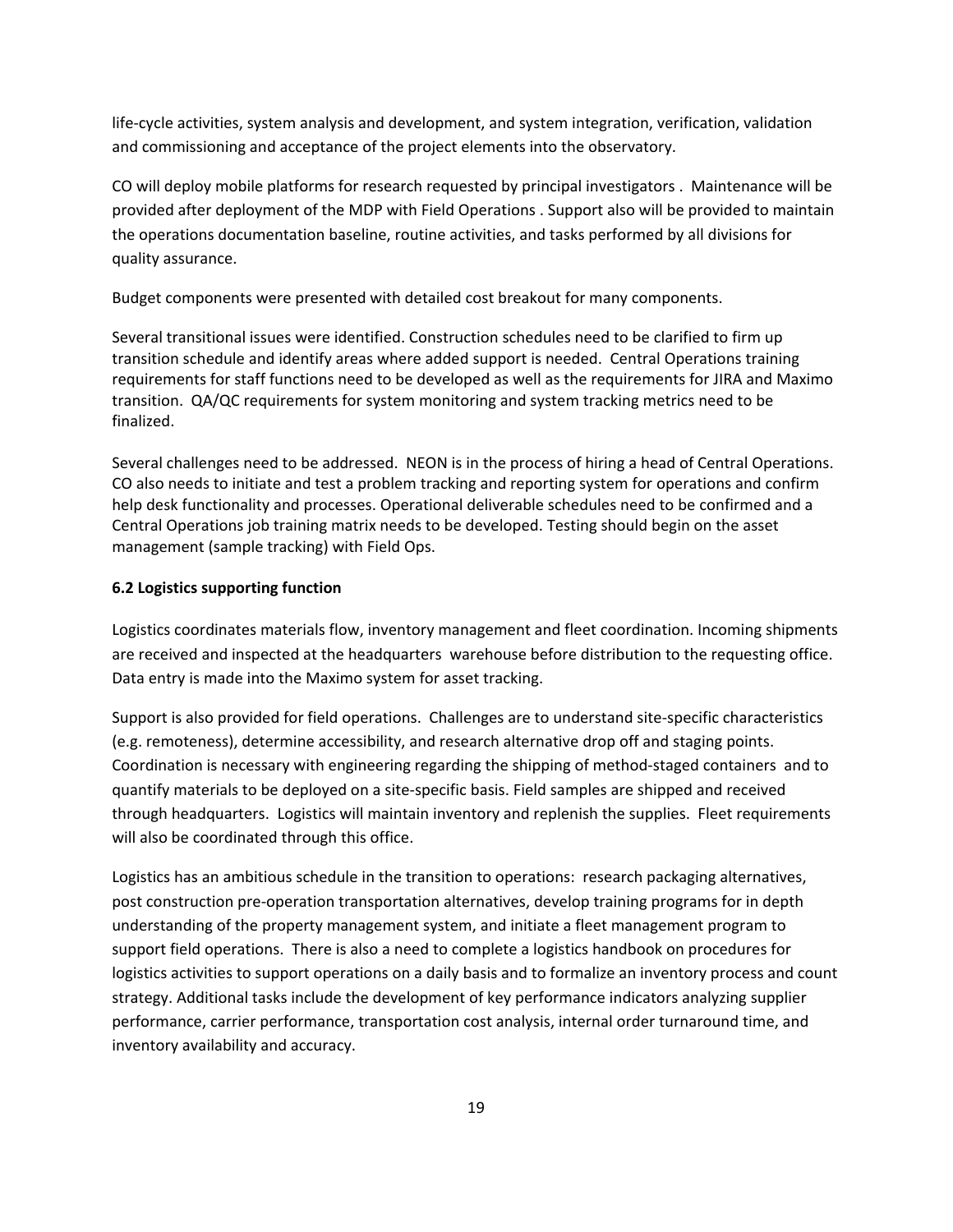There are a number of initiatives underway. Audit procedures for asset management and inventory control need to be formalized. The warehouse organization will be evaluated once velocity and through put have been determined, to organize a storage strategy of the inventory with the aim of developing efficient picking, put away, and cycle counting. Logistics will pursue identifying transportation training opportunities, (e.g. partner with carriers that are domiciled close to NEON sites) to make the process more efficient and will continue support of engineering from a materials requirement planning perspective.

NEON recently conducted an asset inventory, verifying existence and location of the equipment, as well as recording information on condition and utilization. The inventory was reconciled to the accounting records.

# **6.3 Procurement supporting function**

Procurement and Contracts (PC) provides support for the acquisition of goods and services for the Observatory. Documented procedures are in place to ensure compliance with federal procurement requirements. An internal procurement handbook has been developed to provide guidance to staff on NEON processes and practices. These documents were recently reviewed as part of the NSF's Business System Review and found to be in compliance with NSF requirements with no significant negative findings.

To better serve NEON staff, PC recently piloted a procurement advocacy alignment process. Dedicated specialists are assigned to specific departments to better address their needs and requirements. Staff backup is provided for each position.

Procurement has also pursued opportunities to leverage external procurement resources. Relationships have been established with GSA, State of Colorado, and Cooperative Purchasing Associations to allow NEON to leverage pricing arrangements and contracts that were competed and are maintained by each group.

#### **Comments**

#### **6.4 Summary**

There is confidence that the policies and plans in place in central operations, logistics, and procurement activities are designed to meet the requirements of the distributed systems. It is anticipated that efficiencies in process and procedures will be gained as the construction project activities move into operations.

The O&M costs for the central operations activities appear reasonable and well justified. General budgets included allocations for employee welfare costs and publications that are typically indirect cost allocations and should be adjusted. It was unclear whether NEON, Inc.'s compensation analysis included market data from not-for-profit organizations (*e.g.,* academic institutions, federal and state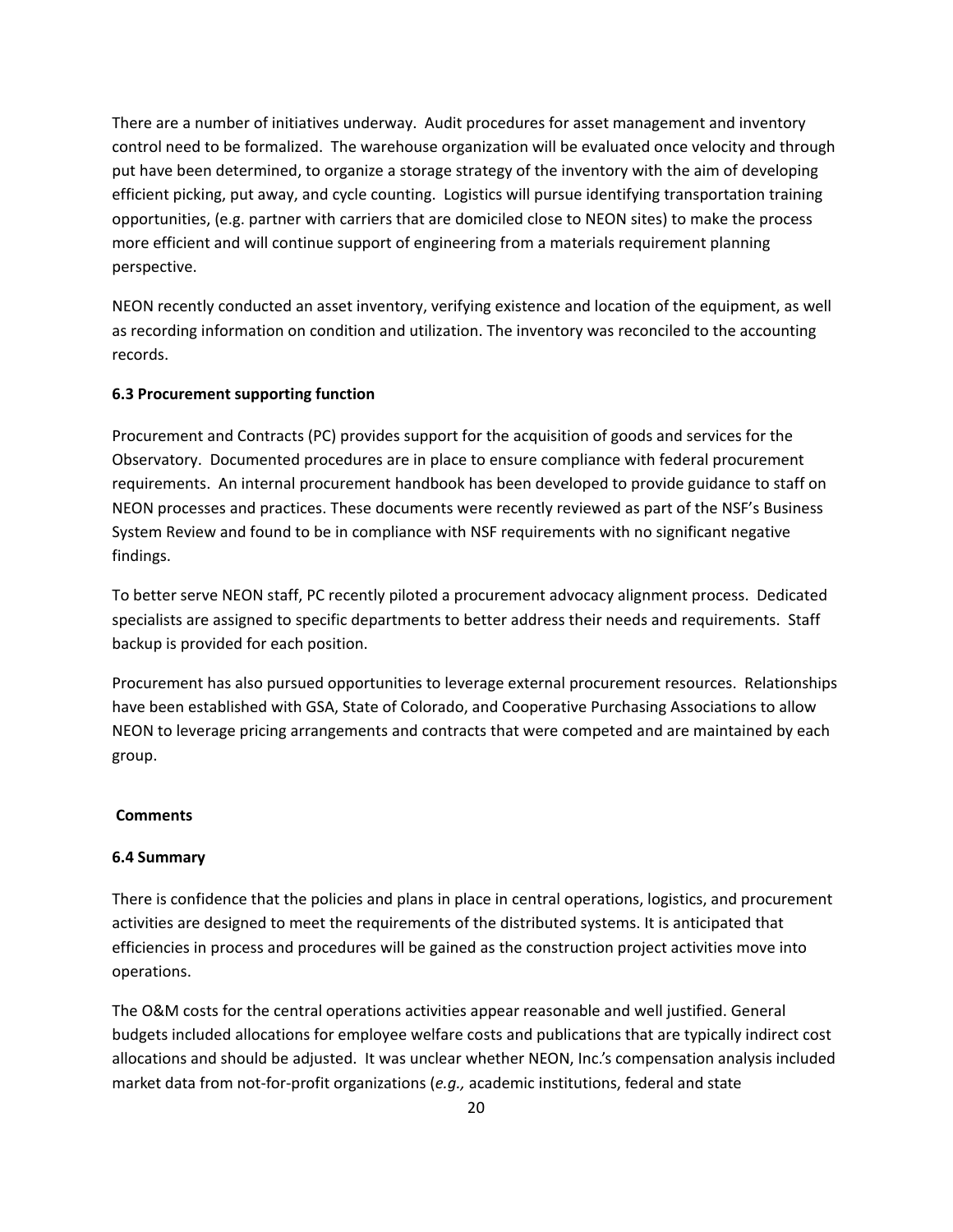governments, and non-profits). NEON, Inc. should work with the NSF Program to review the results and determine the appropriate next steps if excluding the "for profit" comparisons results in significant differences to salary ranges.

The position of the Director of Central Operations will have a critical impact on the community interaction. The selectee should be capable of articulating the scientific mission of NEON and be an advocate for the Observatory. NEON is encouraged to ensure that consideration is provided in the process to ensure that the candidate selected meets these criteria and is sensitive to community and user needs.

It was unclear from discussion whether Central Operations had developed a business continuity plan. Although NEON, Inc. is planning strategies to manage its workforce, these are mostly short-term an informal in practice. More structured short and long-term workforce planning should be developed and written. It should include a consistent approach to aligning the workforce with NEON's mission and objectives. The staffing strategy for operations has been delayed due to changes in funding. NEON, Inc. should develop a model for more easily determining staffing levels under different funding scenarios.

NEON, Inc. should revisit its plans for implementing an audit and oversight activity and accelerate the standup date. Although function-specific activities and training could continue to be managed in a distributed fashion, a consistent organizational-wide framework to govern operational protocols should be coordinated and managed through a single group. This framework should include roles, responsibilities for ensuring continuous compliance, and corresponding processes with timelines.

CO is responsible for support compliance with safety requirements although these processes are still untested. Further, an emergency response training program has not been developed for field operations. Responsibilities of responders and staff need to be defined and a training coordinator identified.

The change control strategy presented raised some concerns and should be revisited. The problem resolution and tracking system that will be used in operations is under development and unclear. The procedures being developed for field staff should identify explicitly the items which they control, the process for redlining SOPs, and the procedures for submitting trouble tickets. Training should be provided to ensure that only systemic problems, rather than issues stemming from user errors/confusions, or requests for information, are processed. Based on size of NEON staff, it is highly recommend that the ticket access is controlled, and provide through the Education group a way for users to provide inputs/feedback. Education can then determine if a ticket is needed.

The online community portal needs to be defined. Information provided there should include details on algorithms. The portal should also provide and "enterprise" status on NEON sensors, data products, and services to users. NEON should recognize that community activities and experiments may depend on the availability of data and services in ways that NEON staff are not aware.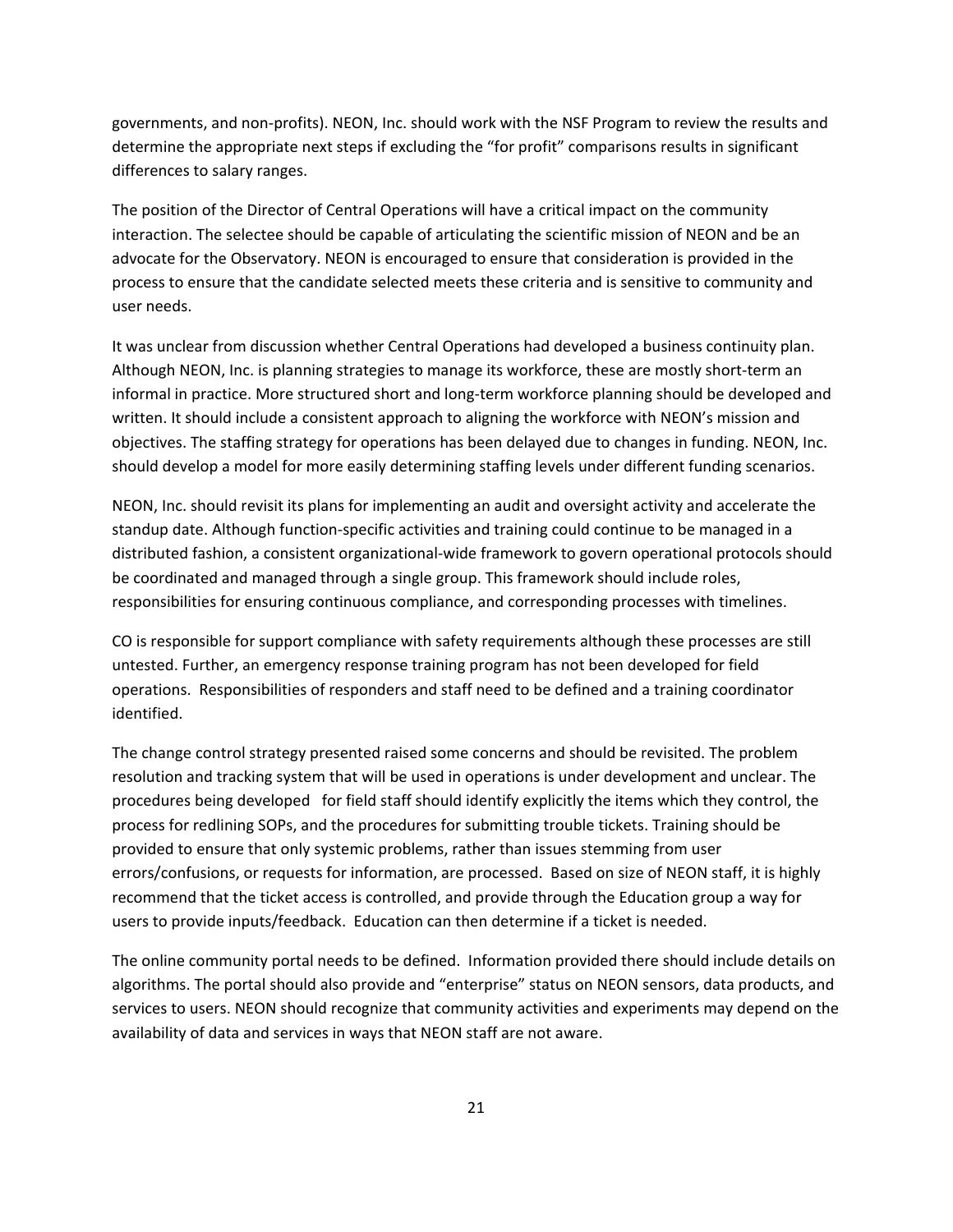#### 6.5 **Logistics**

Proposed Logistics group staffing levels seem appropriate for construction phase, but there are a number of initiatives proposed or underway that may need to be finalized before the transition to operations. In particular, there is difficulty assessing the capacity of the Asset Module component of the Maximo system because it has not yet been deployed. NEON needs to develop testing procedures to ensure that the Maximo Asset Module has the functionality to include specimen tracking and sensor tracking. The system should be uploaded with warranty information and tested to ensure that required maintenance reports can be produced.

Although all business and administrative functions will be located at the NEON Boulder headquarters, domain offices will be staffed with at least one person trained in the use of key business systems including inventory management, order management and purchase requisition. A training program should be developed to ensure domain accountability for field operations assets.

#### **6.6 Procurement**

The procurement policies, procedures, and staffing are in place to accommodate the construction phase of the observatory as well as the transition to operations. Recently negotiated agreements establishing the relationships with the external leveraged procurement resources will result in efficiencies and budgetary savings. Acquisition plans are in place to accommodate relocatable towers, aquatic array construction, and decommissioning and restoration. Plans are also in place to accommodate LiDAR arrangements, aircraft leases, analysis activities, and data collection and seem to be well thought out.

# **7.0 Airborne Observing Platform (AOP)**

#### **Findings**

The NEON/AOP team has done a very good job of preparing for operations of the airborne component of the NEON observatory. Planning for the start of AOP operations has required that the team pay attention to two key elements: 1) instrument payload preparation, and 2) aircraft platform preparation. In regard to the former, the AOP team is on schedule to deliver the three remote sensing instruments (LIDAR, imaging spectrometer, and airborne digital camera) that will comprise each of the three complete airborne payloads. Risks associated with design and delivery of the imaging spectrometer by NASA/JPL that were identified during the construction phase have been successfully reduced by NSF providing stimulus funds for NEON to pursue the design and construction of a design and verification unit for use in early testing. This unit was delivered to NEON in December 2011 and will be flight-tested during spring and summer 2012 during a series of flights in Colorado and California. In regard to the required airborne platform needs, NEON has determined that the use of leased aircraft is most appropriate and will meet the needs of the NEON scientific community. Twin Otter International has been identified as the aircraft operator and will have responsibility for flying and maintaining the three aircraft to be used to fulfill NEON airborne science objectives.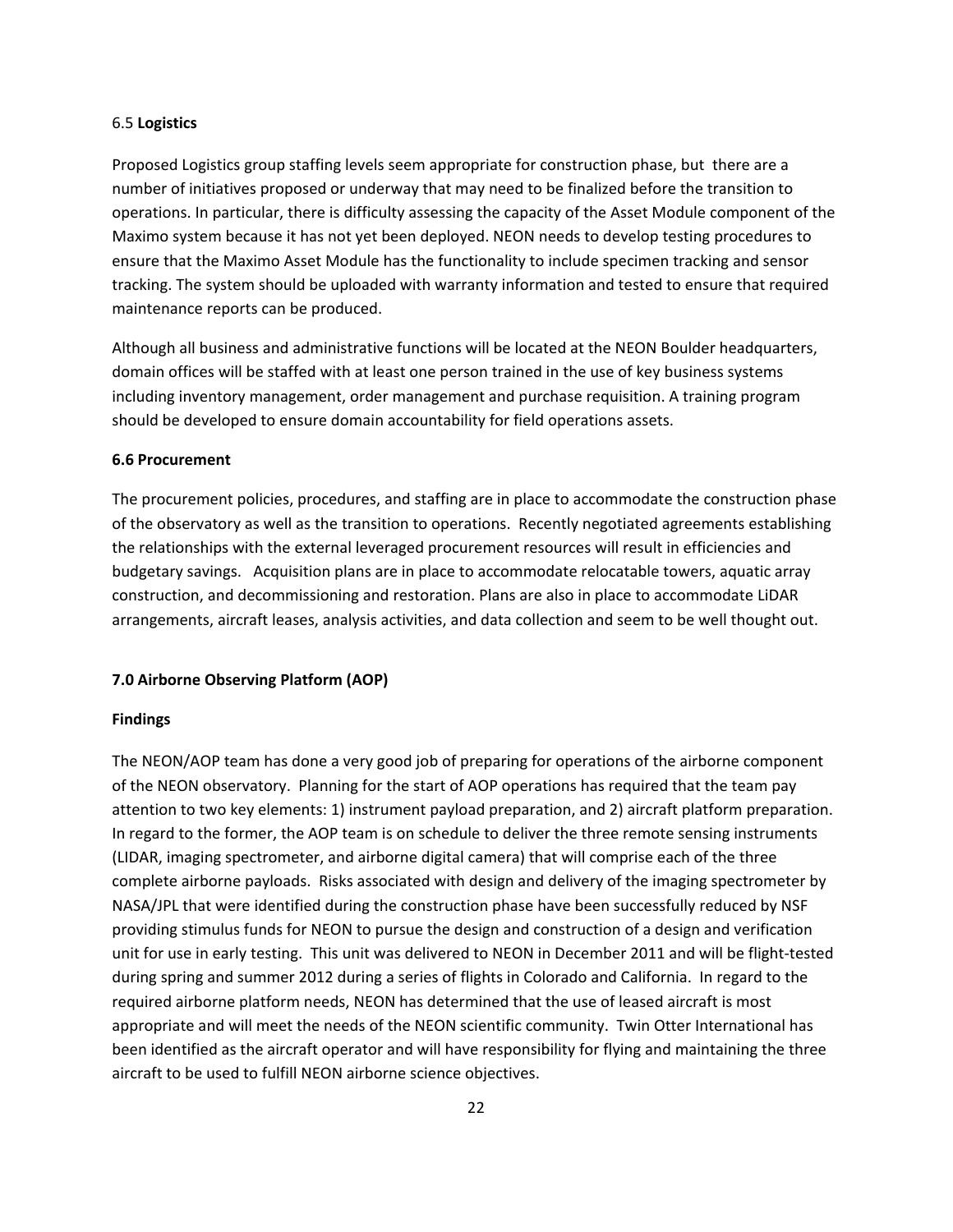In general, the NEON/AOP team has carefully considered the staffing and budget requirements associated with operation and maintenance of the aircraft and the remote sensing payloads. The team is paying particular attention to the importance of safety, compliance, and testing. A flight safety plan is currently under development, and the AOP team is intending to conduct annual safety reviews of AOP procedures, incidents, and audits and will also conduct annual field safety training for personnel who will be flying on the aircraft and supporting ground data collection efforts. The AOP team has developed a staffing plan to ensure that experienced science staff will be available to support deployment of the remote sensing payloads. A particularly noteworthy element of the AOP staffing plan involves the inclusion of post-docs as flight crew members. This will serve as an innovative and valuable way to preparing an upcoming generation of researchers in the operation and application of crucial and unique remote sensing technology.

Although scientific staffing is well accounted for in the NEON/AOP operations plan, the inclusion of an individual with aircraft operations experience appears to be lacking. Such an individual is needed to serve as an interface between AOP scientific team members and the aircraft operator and to ensure that seamless integration between scientific and flight operations is maintained.

The resolution and image analysis capabilities to be made possible by the AOP remote sensing payloads are very promising, and very precise information should be achievable from the flight transects to be flown. Participation in the AOP Pathfinder flight campaigns provided AOP personnel with valuable, early opportunities to prototype field sampling for validation and scaling of airborne data and to conduct field sampling for data validation and build-up of a spectral database. These flight campaigns have put NEON in a strong position to begin the development of algorithms and procedures prior to the start of formal NEON operations.

#### **Comments**

The decision made by NEON to use an aircraft operator has been well-justified and makes sound financial sense. However, NEON still bears responsibility for the overall safety of AOP operations and must maintain visibility into the appropriateness of Twin Otter International's flight operations plans and procedures. One risk associated with use of an aircraft operator is the potential for the operator to go out of business at some point in the future, leaving NEON with a need to identify an alternate operator and secure a pathway for transitioning the remote sensing platforms to new aircraft with a minimum of disruption to the overall NEON observing schedule. Continued volatility in oil prices could adversely impact aviation fuel costs, leading to negative impacts on the NEON/AOP operations budget. NEON/AOP personnel must remain cognizant of this risk and should plan accordingly in their budgeting and risk management efforts.

The NEON/AOP team concedes that planned staffing levels for the AOP aircraft are currently quite lean. As with other elements of the NEON observatory, operational experience must be gained before the AOP team can fully assess the suitability of proposed flight instrument operator staffing levels. The Panel notes that plans for the hiring of an individual with aircraft operations experience appear to be missing.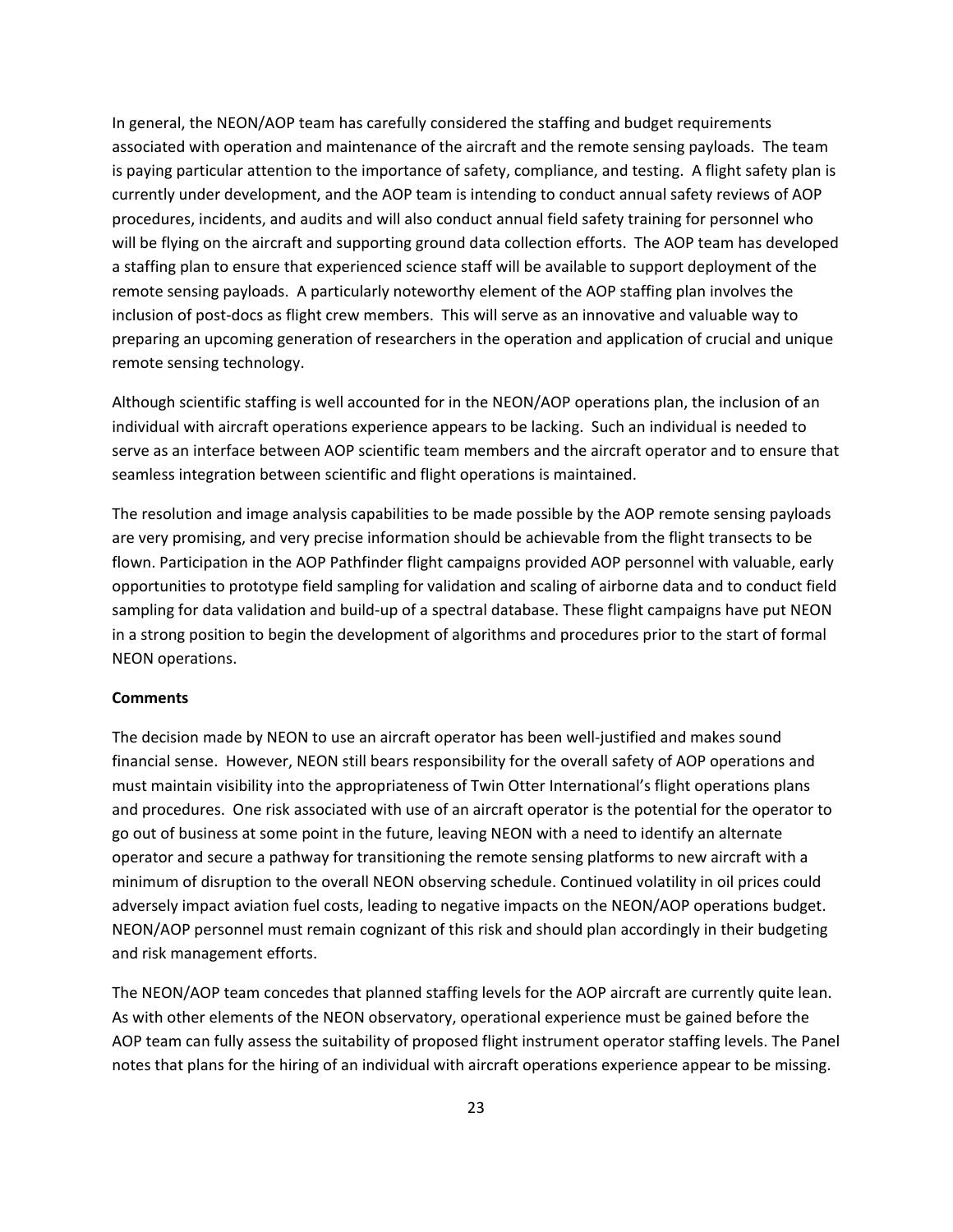The hiring of such an individual is viewed as essential to ensure that science and aircraft operations requirements are integrated in an appropriate fashion.

AOP team members have established technology-refresh plans for the airborne sensors that appear to be reasonable. These plans have been incorporated into overall NEON operations and maintenance budgeting and planning efforts. However, each of the three airborne payload components are complex in nature, and greater understanding of the mean time-to-failure of major elements within each remote sensing instrument is required for AOP personnel to ensure that replacement budgets have been suitably structured.

In the larger scheme of NEON, the use of an "in house" AOP program turned out to be logistically more efficient and economically less costly than using contractors to perform the same mission tasks. Logistically, NEON personnel are able to modify the aircraft to accommodate both LiDAR and multispectral instruments simultaneously, which some contractors would not be able or willing to do. In addition, overall costs for operating the AOP are less than "market rates"; for example, the NSFsponsored National Center for Airborne Laser Mapping (NCALM) at the University of Houston charges nearly \$500/km<sup>2</sup> for LiDAR mapping (point density of 9-24 points/m<sup>2</sup>), whereas the comparable cost for NEON's AOP is ~\$300/km<sup>2</sup> (although resolution is less, at ~1 point/m<sup>2</sup>, but still sufficient for the NEON mission). Thus, the "in house" AOP program is justified financially by showing a nearly 40% savings over contractor rates.

# **8.0 STREON/Aquatics**

*How sufficient is the NEON operational model in maintaining NEON and supporting AQUATIC research at regional to continental scale for 30 years?*

#### **Findings:**

The detailed plans for data collection, analysis, sample processing, and QA are all well thought-out and will most likely support NEON's goal of supporting aquatic research at a regional to continental scale for 30 years. Development of published protocols, partnerships and training operations is underway and has integrated input from appropriate working groups. Participation at national meetings has helped to inform potential partners of opportunities for future collaboration and to identify standard protocols.

**Comments:** Because NEON is just starting the construction phase there are many details that have not yet been prototyped regarding analysis of samples and long-term storage of some collections. The current detailed plans likely will be modified as experience is gained in the field. Most areas of NEON's analyses of aquatic biodiversity and stream ecosystem processes are fully documented.

There are existing models for processing samples and assuring statistical appropriate sampling that can be used to improve for reliability and efficiency in sampling protocols. Developing these protocols may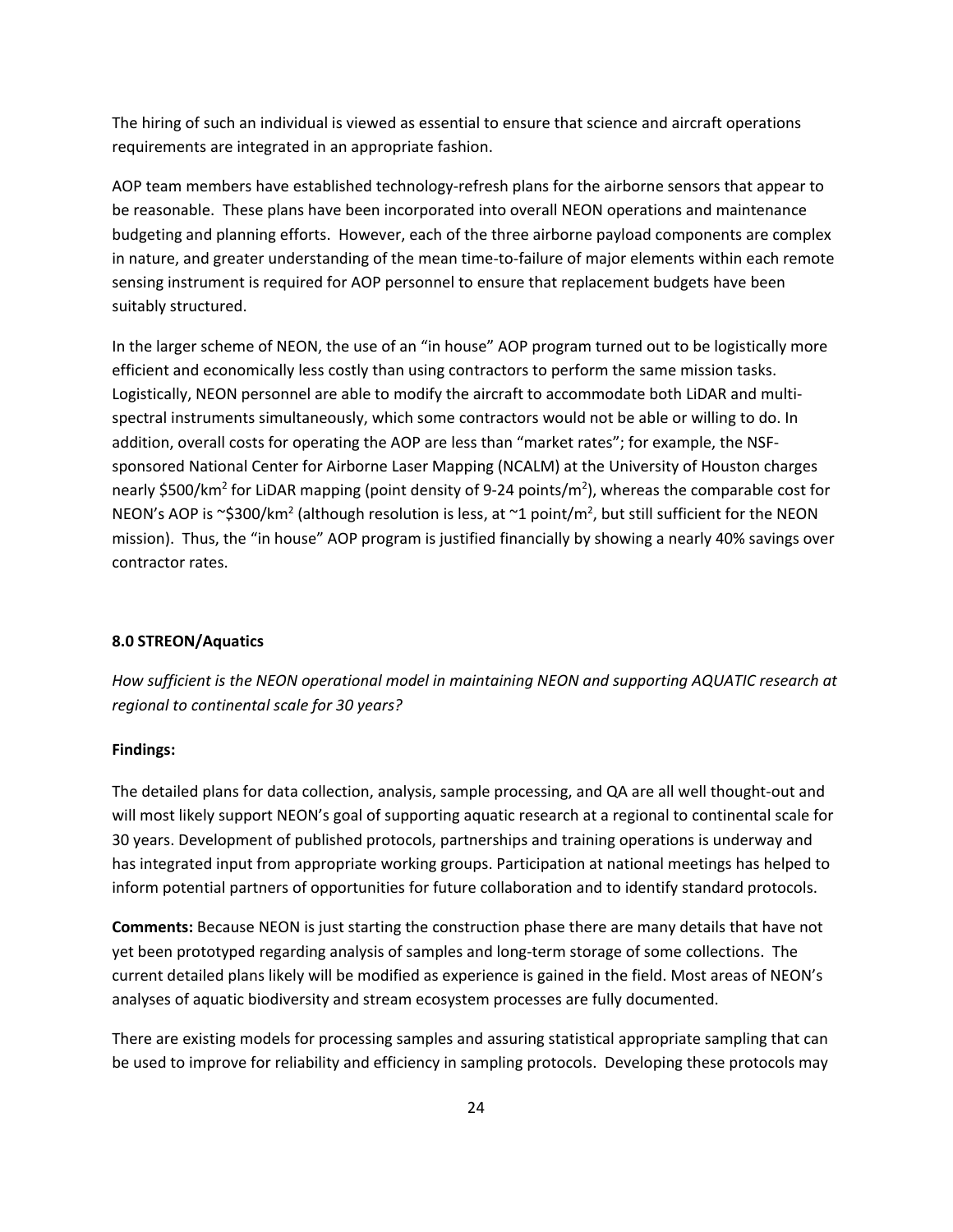be supported in part by new partnerships with user groups who need high-quality assurance of stream biotic sampling. Water chemistry sampling and analysis is well designed.

The number of lakes to be sampled/monitored in the aquatic portion of NEON (8) is insufficient to provide information on regional- or continental scale status or trends. Inclusion of remotely-sensed information on such measures as chlorophyll, water clarity, and CDOM, all of which can be determined readily for the much larger numbers of lakes covered in the AOP over-flights could provide spatially extensive information to complement the spatially sparse but temporally intensive data from the lakes with in situ sensor platforms. This approach would help to mitigate an important deficiency in NEON's aquatic program at very low cost.

*How well is the NEON Operations Plan documented and justified relative to STREON and related AQUATIC research?*

#### **Findings**

Plans are exceptionally well done for most activities that integrate the AQUATICS sampling and coordination with STREON experiments. The STREON Working Group continues to discuss options regarding some standard procedures with the AQUATICS Working Group. An AQUATICS Technical Working Group will be formed in the near future.

#### **Comments**

The inclusion of STREON, an experiment based on the 2007 Request for Information (RFI) and a series of workshops in 2008, led to proposed comparisons among nutrient enriched and consumer manipulated site with reference sites at headwater streams in 10 of the 20 domains. The RFI stimulated discussions among a large number (> 100) stream ecologists, who helped design the experiments and select appropriate sites. The current STREON Working Group is composed of 17 members who advise NEON scientists on preparations for the replicated experiments to begin in 2013. Recent funding by the NSF Macrosystems Program's five-year research grant (SCALAR) will help fund experiments and will provide an example of how cross-site experiments can make use of NEON reference sites to expand the scale and scope of STREON findings. The experience gained in organizing and conducting this research will help NEON and the ecological community to develop procedures for team-based studies and for providing open access to data that are obtained by NEON-based research. How the STREON example is handled will be important in regard to setting precedents and community perceptions. Consequently, we recommend that all NEON-funded data streams (which include STREON) should fall under the current NEON data policy for core NEON measurements; specifically, no group (or individual) should have privileged access to NEON-generated data prior to those data becoming available to the community at large.

It may be timely to consider an additional workshop composed of individuals with different levels of experience in joint research projects to review governance principles and to work out some persistent sources of uncertainty. The Long Term Ecological Research Network has developed some guidelines that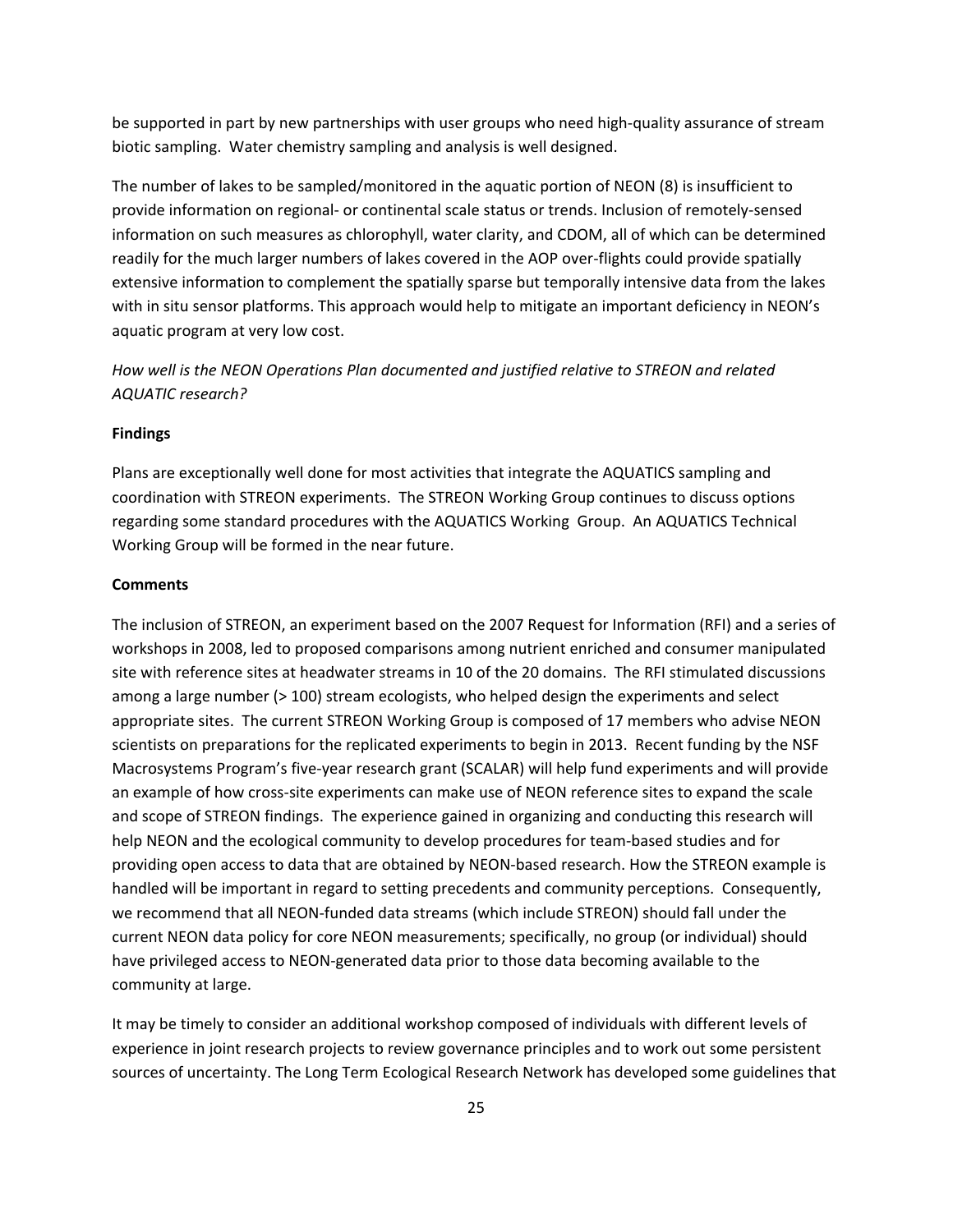might prove useful. The size of the Working Group may need to be reconsidered to improve effective decisions.

*Are there further efficiencies that could allow NEON to keep the overall O&M costs as low as possible for AQUATICS research?*

## **Findings:**

The current plans provide an excellent basis for beginning operations. Outsourcing some analyses of chemical analyses and archiving samples will likely be cost effective although some risks remain.

#### **Comments:**

Efficiencies may increase in the future but the staff has identified a strong plan that provides support for the current NEON scope. The core staff is likely to need assistance as the project expands efforts across all the Domains.

*Are there sufficient and appropriate metrics to measure the success of NEON Operations in AQUATICS?*

#### **Findings**

Continued participation at national meetings that result in peer-reviewed, frequently cited publications will provide recognition of timely, effective NEON research.

#### **Comments:**

Past poster sessions have been successful and current plans are for a special symposium on aquatic research at a national meeting,

# **9.0 Education**

#### **Comments:**

The panel thinks that the E/O program is off to an impressive and ambitious operations start. The E/O team has done much high level thinking about NEON and its potential to transform how we do education and science. They should be commended for their plan to integrate education so intimately with the research.

The list of possible education activities is long and comprehensive. It was not clear whether the strategic goals of NEON map onto the educational strategies. The committee discussed how prioritizing might happen and suggested that a possible context could be based on the consideration of the skill sets necessary for training/educating next generation of people.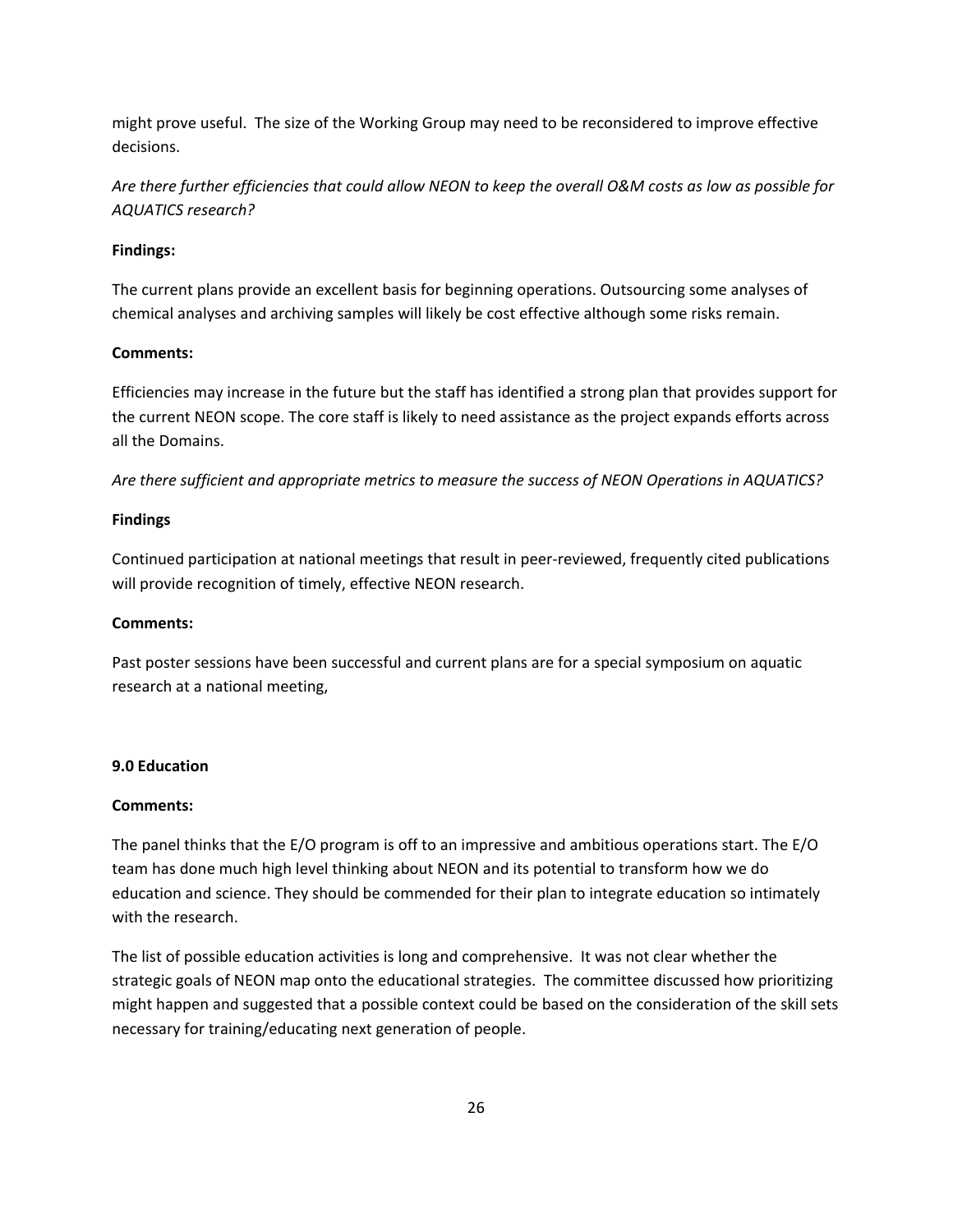The public face of NEON, the web portal, is managed by the E/O group. This is a different model from many science/education groups and it should promote the integration of the entire NEON operations, as well as make both science and education processes more transparent to the community. There is great potential here. However, the specifics of the web portal were unclear, as was the plan for community engagement in its development. The committee was concerned that so few details were provided.

The lack of specificity in programming was a challenge for reviewing the details of the program (budget or otherwise). It is understood that specificity will come during construction but the panel would have liked to see some prioritizing of those planned projects around a theme that demonstrates NEON's unique contributions to continental-scale science.

NEON has the potential to transform ecological science. It will be necessary to understand whether that is actually happening through the use of specifically designed metrics to continue receiving support from the community and funding agencies.

There was some question about phasing-in of projects aligned with construction because it does not appear that these things could/should scale with construction.

It was stressed to us by NEON staff that NEON is a facility, not a mentoring program; nonetheless, the education program includes undergraduate, graduate and postdoctoral training. We had some confusion about this discrepancy; it suggests a lack of integration among programs and some opportunities lost.

We noted confusion among the entire panel about the E/O program name. As the name education/outreach has a specific meaning in the community that is much more restrictive than what is planned under this program, we suggest that NEON consider renaming the program. It is more than education and outreach, and the name and staff titles should reflect that.

Closer engagement of NEON with the science user community will help ensure the success of the observatory. The ecology science community motivated the NEON project and defined the science objectives. Now is the time to realize the maximum science benefit.

There are several ways that such an engagement might be accomplished. Perhaps the most valuable way to pull the users actively into the observatory would be to sponsor a science users organization. An active users organization would yield several valuable benefits, but NEON would have to embrace the users organization as a partner that would provide both guidance and support. When the science advisory working groups follow the transition to the operations, they could become a conduit for science guidance from the users.

At the same time the observatory could call on the users organization for support. The users, suitably organized, could take on the task of taking on the next level of data quality monitoring as part of the data analysis. The users organization could encourage the formation of groups interested in the different science problems to work together on the analysis in a way the individual researcher could not,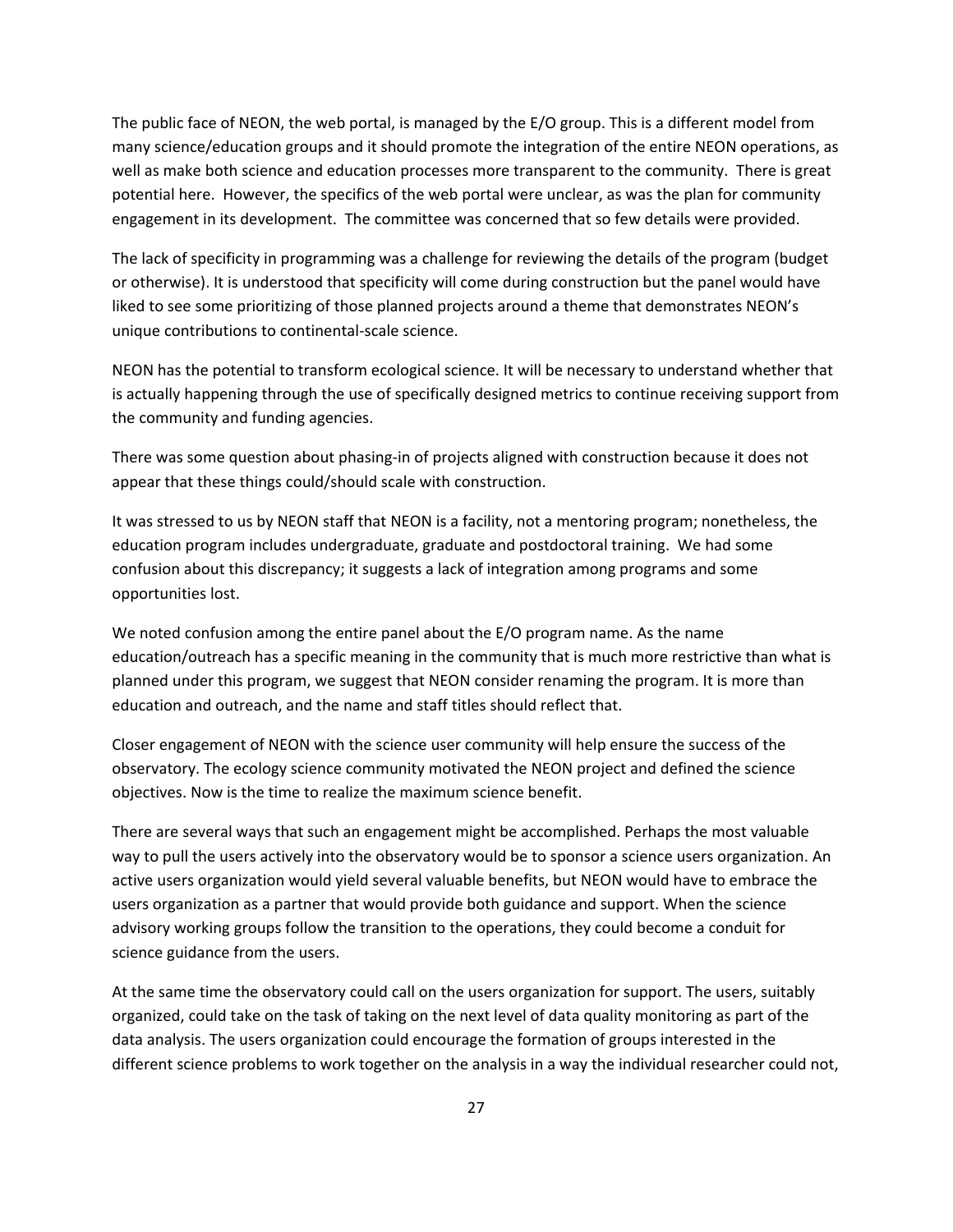given the size and breadth of the data set. Users could develop a common library of analysis tools. Users could contribute to the development of aspects of the web portal. They could develop outreach materials for use in schools near the collection sites including perhaps an eco-kit of basic measuring instruments. A visitor's center at the NEON head quarters also might be another suitable users project.

The NEON Users organization would be a strong, visible manifestation (to the NSF) of the interest and support of the community for the NEON science.

The observatory also should try to incorporate students and postdocs into the fabric of the organization. This will provide valuable training in the hands-on experience of collecting data and ensuring its quality. When analyzing and interpreting data it is important to see how the instruments work in the field and appreciate their quirks and short comings. These students will be, after all, the future researchers that will lead the analysis of NEON data. Economies in operations might be achieved by use of students as an additional benefit. A final comment: Several breakout groups did not articulate an education presence/activity during presentations and the committee was surprised at the absence. Although the committee understood from other presentations and conversations that there is significant interaction among the groups, we would encourage the various groups to identify that important interface in presentations.

# **10.0 Savings and Efficiencies**

## **Findings**

In response to estimated steady-state M&O budget needs, the NSF requested that NEON, Inc. identify ways to reduce the estimated budget needed by 20%. NEON presented to the panel approximately 16- 19 \$M of options to reduce the budget that were a combination of transferring taskable (request-based) facility operations to external funds; reducing maintenance (increases in efficiency may offset the impact of reduced maintenance); scope reductions that increase risk and uncertainty (for example by reducing replication); and scope reductions that delete or defer key science capabilities identified in the observatory requirements.

NEON has not yet done an exercise of thoroughly identifying the interactions of the various de-scoping options they presented, although some conflicts between different options were identified for the panel.

NEON has done a bottoms-up estimation of M&O budget needed with supplied bases of estimate, although they did not use the standard "project" tools of a WBS dictionary and corresponding cost book to document the process. In some cases (e.g., travel and items used in construction), the construction project provided solid data for these estimates. Most of the labor was based on engineering estimates, using the experience of team members and information from other operations that were deemed comparable.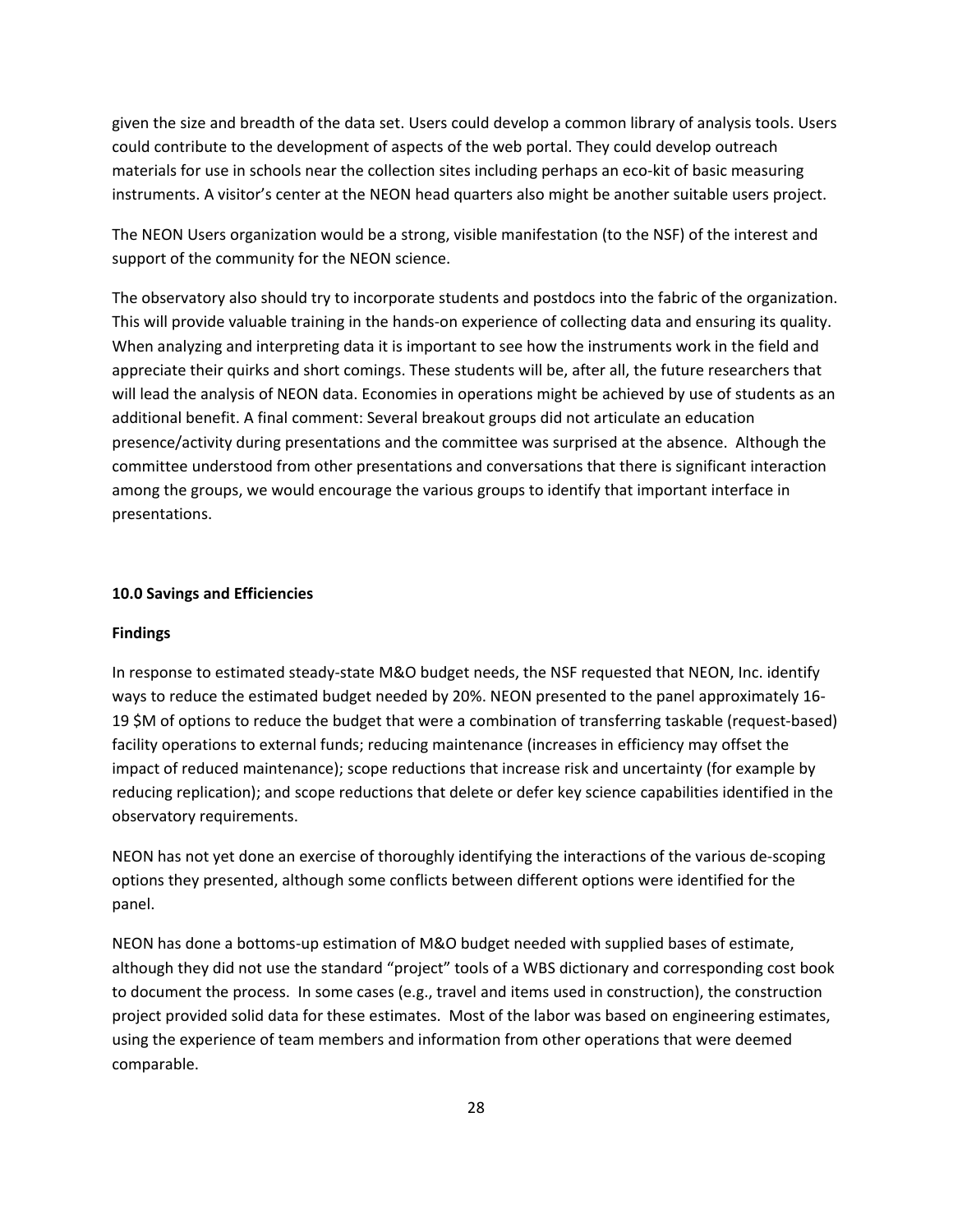NEON has not had much time to identify/analyze many smaller potential cost savings, such as special contracted rates for renewal of large numbers of sensors over time, savings from "Moore's Law" , reductions in cost/performance or required cooling/performance of computing equipment.

NEON has not yet done any trade and learning curve studies to identify potential savings in O&M.

## **Comments**

NEON has done a good job of accumulating a bottoms-up estimate of O&M costs to date, but could benefit from further work to refine these estimates and discover savings and efficiencies.

The opinion of the panel is that there is not yet enough of a basis of experience with maintenance and operations of installed and operating NEON sites to understand the feasibility or the impacts of many of the options for savings that were presented to the panel.

Furthermore, there is no similar facility of this nature or any tradition of collaboration on large facilities within the biology and ecology user communities that will exploit NEON. This especially affects the estimated ability to achieve savings while building community capability by transferring elements of M&O responsibility to the community through operating partnerships. As a result, the O&M model strategy currently in place is closer to a "retail" model, in which "producers" are clearly separated from "consumers", rather than the more collaborative models now employed in some other fields (e.g., physics and more recently engineering and astronomy) that have been early adopters of large scientific facilities to achieve large science missions.

In some cases, such operating partnerships sharing O&M scope could generate significant savings to NSF by bringing other agency funds into play, where the data and agency missions overlap. In other cases, NSF would still be funding the same scope among NEON, Inc. and NEON-users. In these cases, the efficiency gains from competition for these scope elements may be offset by inefficiencies in spreading scope across multiple institutions, but experience in other fields indicates that a greater collaboration on M&O tasks generally broadens the scientific capability across a user community.

Because NEON have no proprietary data-access privileges for collaborators in M&O activities, some other form of providing incentives for collaboration would need to be identified to entice partnerships that share M&O scope.

Reserving some research time for staff scientists can be an effective tool in building effective collaborative partnerships and strengthening the capacity of the user community. This leveraging factor should be taken into account before trying to achieve savings by eliminating such research time. Fractions of staff scientist time reserved for research involvement as small as 15-20% have provided effective leverage elsewhere.

There are several good reasons for integrating the NEON science user community more closely into the operation of the observatory. One of these is improved efficiencies in data taking, quality monitoring and processing. Students (and postdocs) are highly motivated and hard working. With the same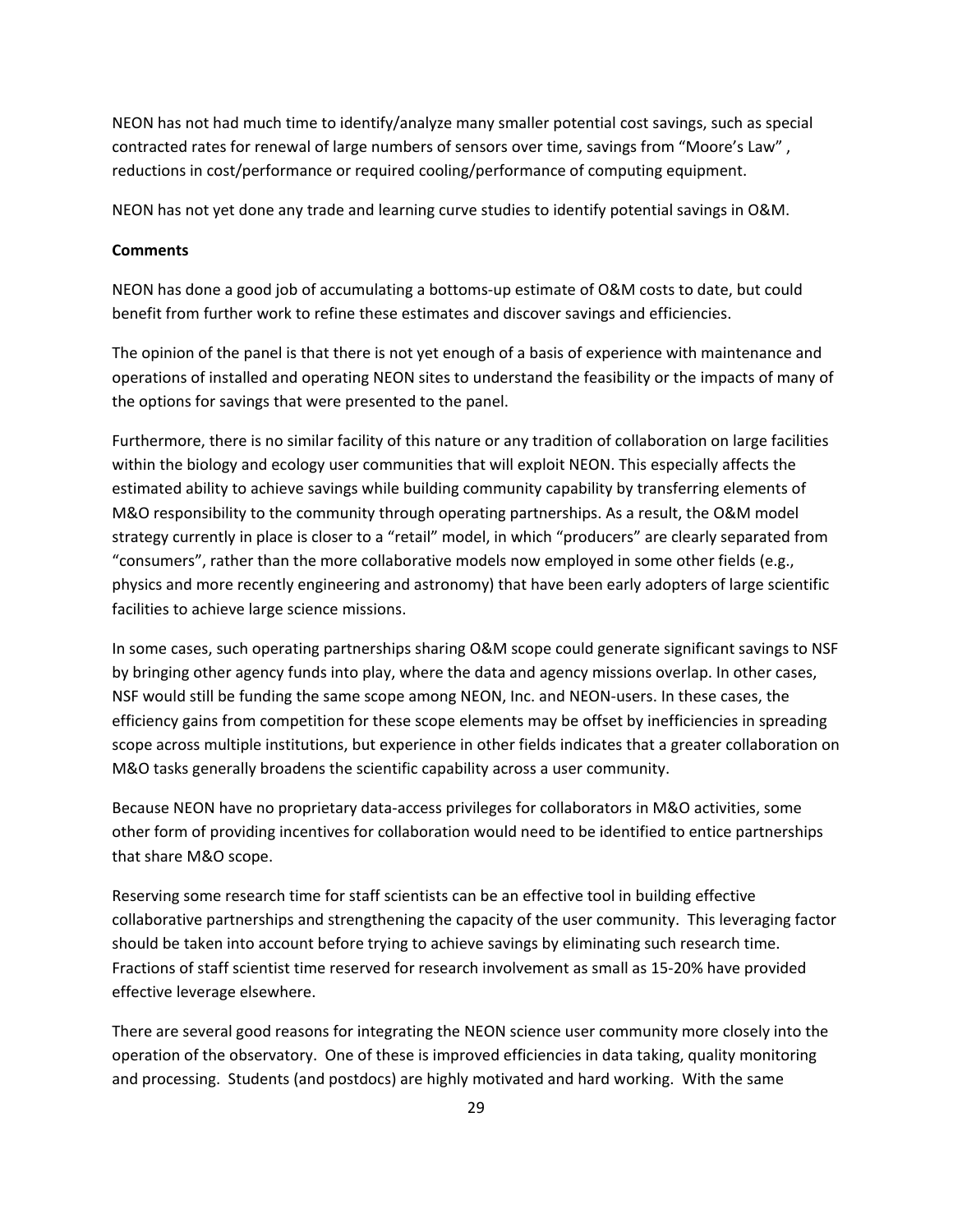training given to new staff, students could be a low-cost offset to the costs during peak collection times while the students gain valuable hands-on experience in the field and in working with the data in real time. Indeed this could be an essential part of their education. Even more benefits will accrue in the future as this set of students and postdocs become the next generation of research leaders in NEON. It is also noteworthy that shared appointments of students and postdocs provide effective ways to bridge work activities between NEON, Inc. and other institutions.

Given the above comments, the panel concludes that it would be unwise at this time to commit to a long-term O&M funding profile, such as the eight-year time frame being considered at the beginning of this review. Using the first three years of operations – during which real domain installations are completed and end-to-end exercising of the operating infrastructure for these domains is achieved and is used by the community for science – to build a basis of experience and test assumptions that drive M&O budget elements would be preferable. This would provide a much more solid basis for projecting M&O expenses for the next five-year period during which steady state NEON operations would be achieved. It would also provide time for building the partnerships and collaborative relationships that could result in significant savings by cost-sharing or capacity building for the community served by NEON.

It appeared to the panel that NEON had not yet done the exercise of separating elements of the budget required for good stewardship of the capital investment in NEON from the budget required for performing the science mission. This is important for exploring options for savings. Poor stewardship (losing significant amounts of data or allowing the facilities to decline) is not a viable option, but savings that may cause delays in publication of results could be viable, although not desirable.

If the recommendation to adopt a three-year initial O&M plan were followed, it would be advisable to aggressively pursue cost savings that do not de-scope achievable science. For example, one should pursue aggressively bargaining for favorable contract rates for supplies and refresh equipment replacements, attempt and evaluate alternate strategies to lean-out the manpower required to achieve availability goals, and conduct other trade and learning curve studies that could result in more costefficient operations. Because the number of sites involved is a small fraction of the total and any mistakes do not accumulate for long time, the planning can assume risk in this early stage and correct for lessons learned before the scale and duration of operations increases. It also would be advisable to identify the most cost-sensitive lessons that could be learned about the actual density of sampling in space and time required to achieve the science goals; these items are currently scoped on the best guesses from simulations and small amounts of data, rather than comprehensive end-to-end testing.

#### **RECOMMENDATIONS**

1. The panel recommends that the first eight years of operations be divided into an initial threeyear cooperative agreement and follow-on 5-year agreement. The initial period should be used to acquire real end-to-end operating experience with many sites over several Domains and to aggressively test scenarios for achieving greater efficiency and savings.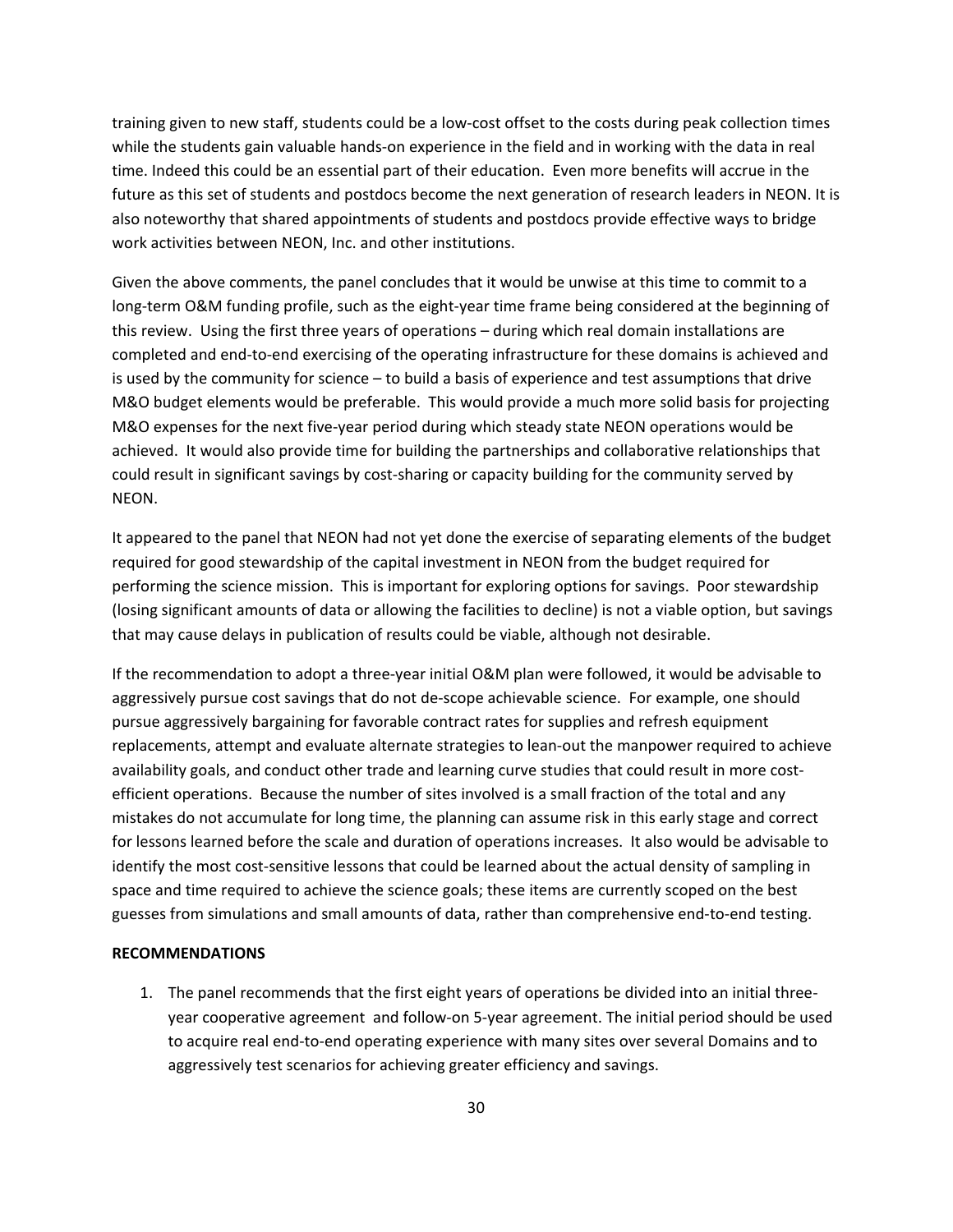- 2. The panel recommends that NEON identify and prioritize trade and learning curve studies that might result in savings and greater efficiency in achieving scope with limited funds. For example, Fermilab was able to achieve higher availability at significant cost savings when it switched from a fixed-interval maintenance schedule (currently assumed for the NEON Domains) to a "run until it breaks" strategy. A similar strategy may not work for NEON, but it provides an example of creative alternate strategies that may be available.
- 3. Refine O&M plans, budgets and staffing as soon as there is sufficient return data from several early-commissioned sites and prototype activities to validate initial planning assumptions.
- 4. NEON's current operations plans appropriately include funding to run the observatory given current efficiencies and to enable the observatory to serve as a platform for the community. In the analysis of descoping options, NEON should further explore options to improve efficiencies and to transfer scope to the community before selecting an option that would impact the science scope or increase risks of achieving that scope.
- 5. NEON should review, and consider augmenting where appropriate, current O&M planning, prototyping or other similar strategies to provide a basis for future learning curves and targeted efficiencies in the operations phase
- 6. NEON and NSF should identify and agree upon the portion of NEON scope and budget required for good stewardship of the capital investment in facilities, which is a paramount NEON, Inc. responsibility, and the portion that provides capability to pursue the science mission which is a responsibility shared between NEON, Inc. and its user community.
- 7. NSF should consider investing in research across its divisions to accelerate development of methods to automate or minimize the need for field sampling by a large labor force to acquire required NEON field data.
- 8. Complete the O&M Risk Register for the major programmatic (e.g., funding) risks, and when construction funding is fully defined add likely funding risks and their associated impacts.
- 9. As O&M planning proceeds, integrate the three parts of NEON schedules.
- 10. NEON needs to implement QA/QC for field sampling (e.g., sampling redundancy) to estimate sampling and observer bias, and to plan for annual statistical analyses for assessing FSU sampling efficiencies.
- 11. NEON should foster an independent user's organization to provide guidance and support to the observatory. STEAC could play a role in developing this group.
- 12. NEON should proactively incorporate students, post-docs, and other agencies (e.g., state agencies and NGOs) into field operations including organismal sampling. This would have the advantage of efficiently identify and retain high-quality assistance while providing important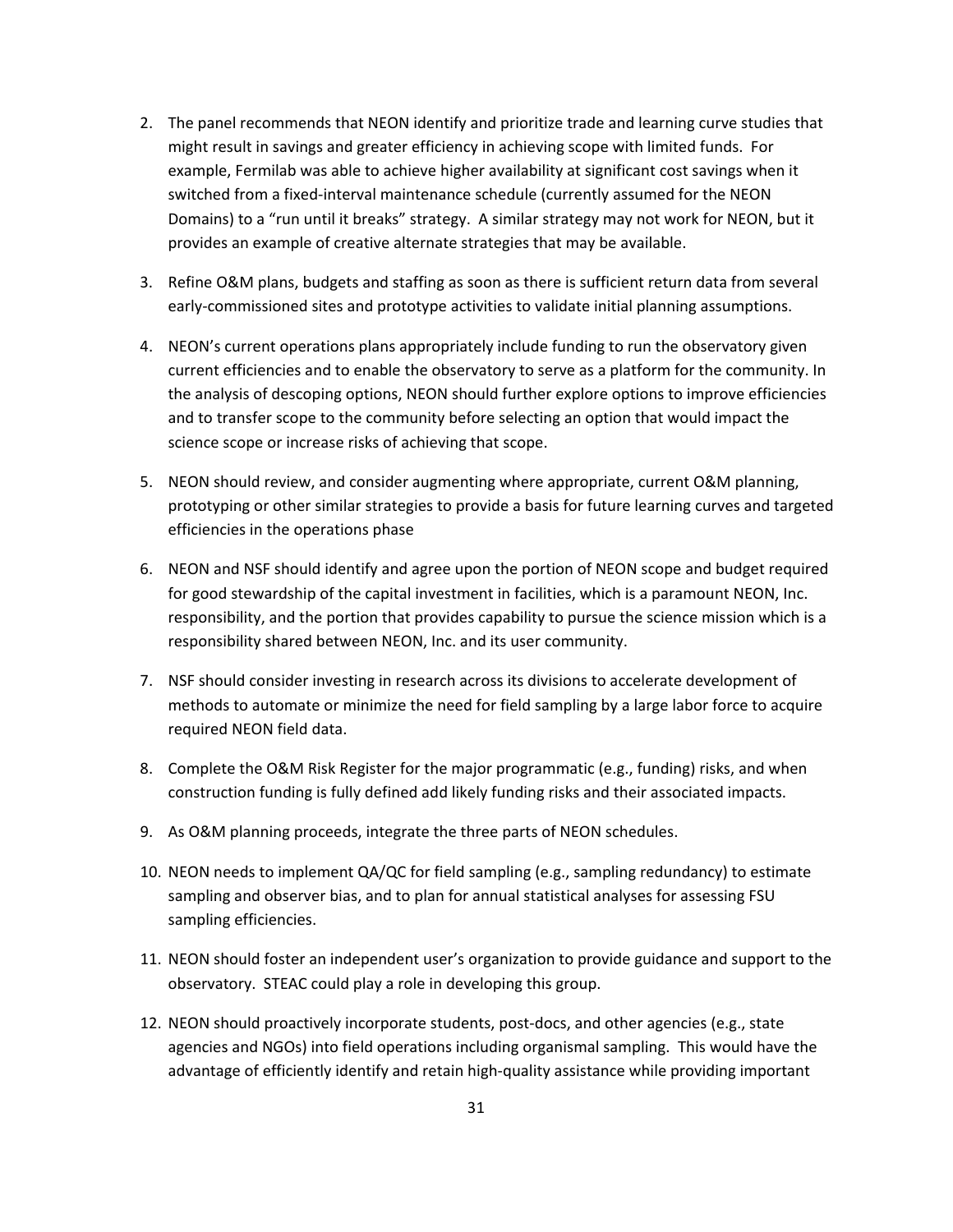training and field experience for the researchers who will ultimately be using the field samples and data for research.

- 13. Agreements with established museums and natural history collections need to be developed as quickly as possible, including accession, archival and data management costs, curation procedures, and loan policies.
- 14. NEON should Track and document effort, timing, and costs associated with sensor O&M as sites come online. Consider simulated scaling to identify bottlenecks that are difficult to anticipate – especially those that result from the testing and maintenance facility and staff being located in Boulder while problems may occur at sites.
- 15. Expand and diversify the end-to-end sensor data flow to test scaling of CI infrastructure and nascent QA/QC system and protocols. While testing with simulated data would be helpful to root out serious problems, testing with the real field data that begins flowing from the ten sites will be essential to proving the performance of the system.
- 16. Open a risk on manual QA/C systems and operations to address staffing model and potential large backlogs that could result from untested QA/QC scaling.
- 17. Given that NEON's success will drive requests for additional NEON data products and services at a scale beyond NEON's operations budget, NEON should be very explicit in setting community expectations and prioritize the development and promotion of interfaces and services that enable to community to support itself and contribute to NEON's evolution over the next 30 years.
- 18. While CI O&M cost estimates are appropriate at this stage, NEON should reconsider its assumptions as operational experience is accrued. Further, should descoping become necessary, NEON should assure that its reserve computing capacity is matched to its overall ability to take advantage of that reserve. In particular, the use of shared national resources for computing and data storage should be considered before any reductions that would impact NEON's scientific scope. In the long term, reduction of CI computing resource expenses by \$500K+/year could be possible.
- 19. NEON should also review and justify its hardware refresh strategy in terms of total cost of ownership and, for the disk subsystem in particular, in terms of the potential for degraded performance (as the system recovers from individual disk failures).
- 20. NEON's service interfaces should be defined and announced as early as possible during construction, and emphasis should be placed on documenting how new services, portal widgets, and data products (particularly level 4) produced by the community can be integrated into NEON during construction and operations community engagement. These activities should be seen both as a mechanism to minimize scope creep and risk within the project as well as a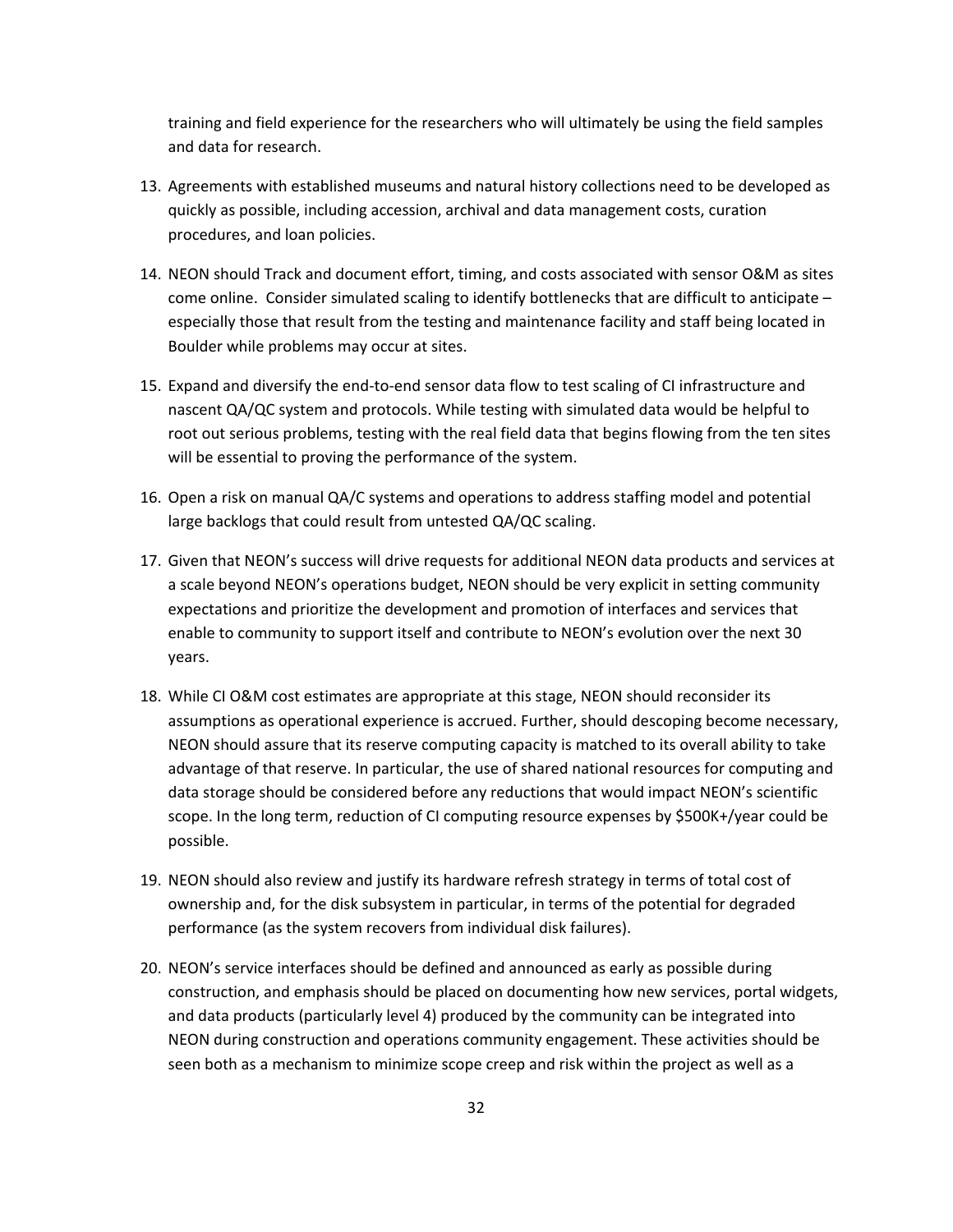means (with appropriate metrics) of deepening community engagement and evolving community practices.

- 21. NEON needs to quickly reconstitute the working groups responsible for biosampling, bioarchives and biocollections/biosample databases to inform (1) the detailed, taxon-specific protocols, processes and schedules governing sample and specimen collecting in the field; (2) issues and elements of MOU agreements with bioarchive and biocollections institutions; and (3) the requirements for voucher/sample database interoperability and feedback mechanisms. In order to assure efficiencies of design, economies of scale and compliance with community standards, NEON should include representatives and input from the NSF-funded and expert Biotic Survey and Inventory community, the Natural Science Collections Alliance, and the Society for the Preservation of Natural History Collections.
- 22. As soon as is possible, begin prototyping all FSU processes.
- 23. Because bioarchiving is an essential, long-term element of NEON, the risks of bioarchive capabilities and potential default need to be articulated, analyzed and incorporated into a mitigation plan.
- 24. Reconstitute Operations Working Group to be sure that they include support to Field Operations; and that group should include representatives from institutions with comparable field operations to NEON.
- 25. Consider needs for enhancing feedback between Field Operations and Science with regard to sampling design. Given needs to gauge uncertainty, precision, and efficiency of sampling for the change detection mission of NEON, statistical analysis of field sample data should provide needed information for refinements to sampling design. There may be additional needs for statistical analysis capacity to maximize NEON effectiveness as related to this issue.
- 26. Provide for both internal and external review process for protocol documents; as they will develop and need that outside engagement.
- 27. Field Operations should give added attention to communications within each Domain; from reaching out broadly and regularly to the local research community all the way down to the local neighbors (e.g., using successful examples like local 'adopt a sensor' programs). Be sure to be perceived as 'a giver' rather than continuing to ask for more from them.
- 28. NEON may require additional lead time to get facilities and staff established on schedule. Consider scoring sites from "easy" to "moderate" to "challenging" and plan for more or less start-up lead time (by e.g., 3 months).
- 29. Recruiting and retention of Science and senior Field Operations staff may be challenging because of conflicted desires for conducting research and publication. NEON leadership should continue to look for ways to head off these conflicts, e.g. continually refine expectations during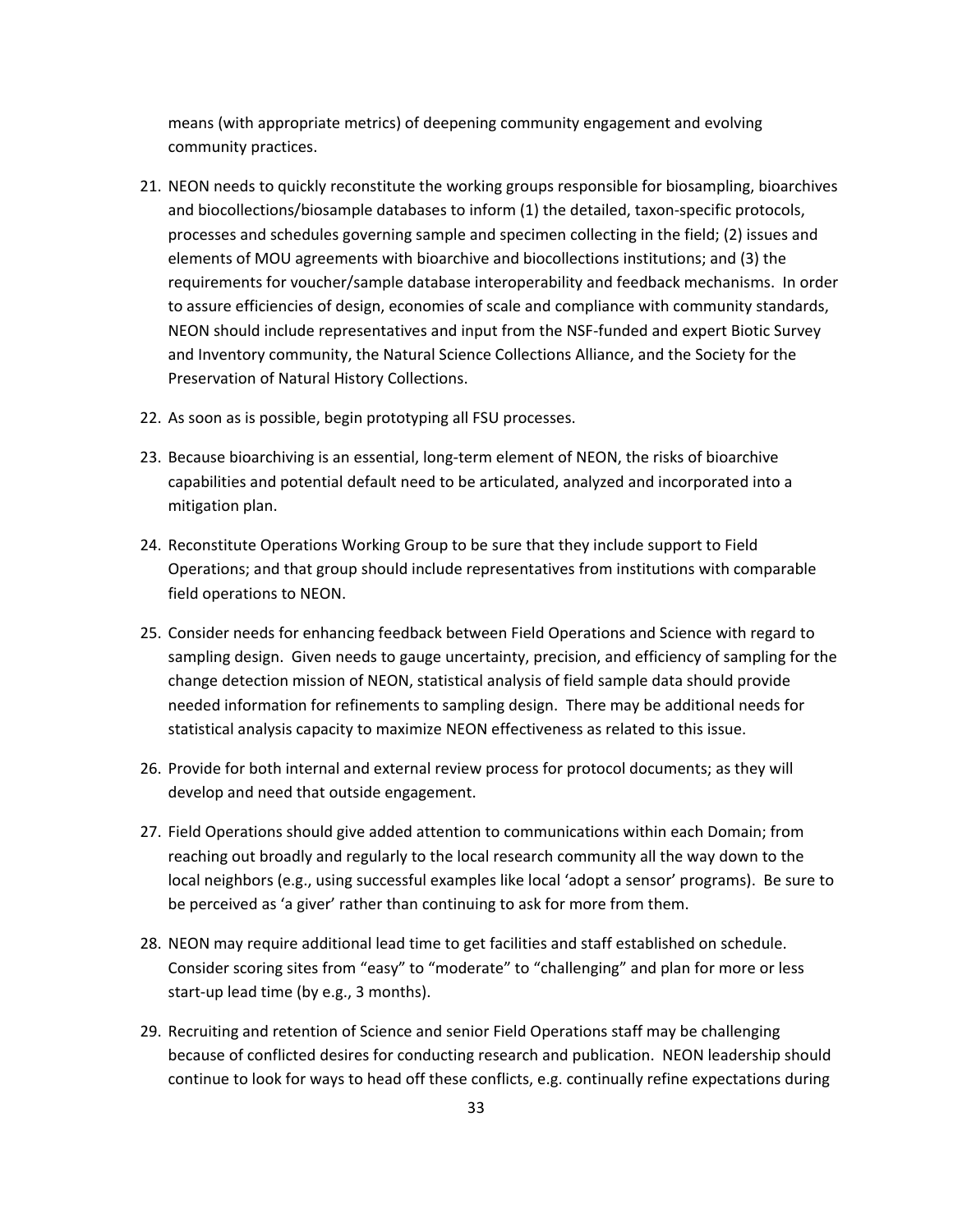recruitment and incentivize the staff to advance scientific inquiry while retaining a clear focus on keeping observatory operations as their first priority.

- 30. Build capacity into the on line community portal to provide detailed Performance Metrics (algorithms, enterprise status) and information to users. Performance Metrics should be accompanied by the appropriate success criteria.
- 31. Revisit change control process strategy for O&M. Establish guidelines for submittal, review, and processing of Trouble Tickets. Central Operations should develop a direct process method with dedicated training provided to field staff.
- 32. Develop an emergency response training program for field operations defining responsibilities of personnel.
- 33. Develop a Business Continuity Plan. While NEON, Inc. are planning strategies to manage their workforce, these are mostly short-term and informal in practice. More structured short and long-term workforce planning should be developed and written to ensure continuity of operations. The plan should include elements of command, control, notification and communication. It should include a consistent approach to aligning the workforce with NEON's mission and objectives.
- 34. Test functionality of Maximo Asset Module. Review elements should include specimen tracking/sensor tracking / preventive maintenance schedules. Ensure that the property management system has the functionality to record warranty information and produce the required maintenance reports. Ensure that the property management system accurately reflects current inventory. This is an important component for management of property, particularly at remote sites, and NEON is encouraged to proceed quickly with this functionality implementation.
- 35. NEON should consider the potential for Twin Otter International to go out of business and should develop cost and operational scenarios pertaining to the need to identify a new aircraft operator.
- 36. NEON needs to identify and implement a plan for external audit of flight operations. A federal government entity (e.g., the USDA) may be able to provide support for such audits.
- 37. NEON should include the hiring of an individual with aircraft operations experience in the AOP staffing plan. This individual will serve an important role in liaising between AOP scientific team members and the aircraft operator and will ensure that scientific, operations, and safety issues are addressed in an integrative and consistent manner.
- 38. NEON should re-visit the probability and occurrence cost associated with the risk of rising fuel costs in light of current volatility of fuel prices. NEON should consider raising the probability value and increasing the occurrence cost to guard against significant shortfalls in the budget.